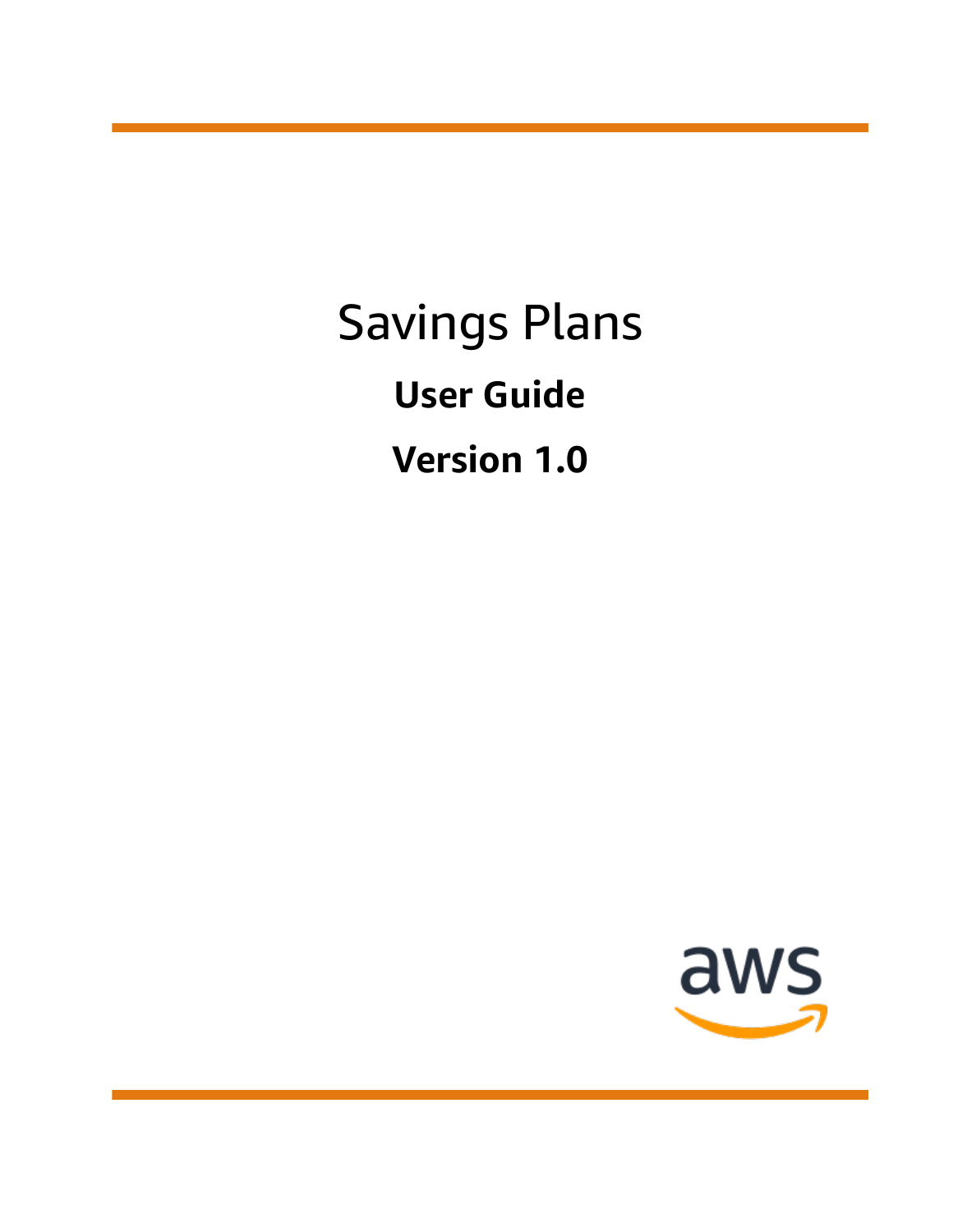### **Savings Plans: User Guide**

Copyright © Amazon Web Services, Inc. and/or its affiliates. All rights reserved.

Amazon's trademarks and trade dress may not be used in connection with any product or service that is not Amazon's, in any manner that is likely to cause confusion among customers, or in any manner that disparages or discredits Amazon. All other trademarks not owned by Amazon are the property of their respective owners, who may or may not be affiliated with, connected to, or sponsored by Amazon.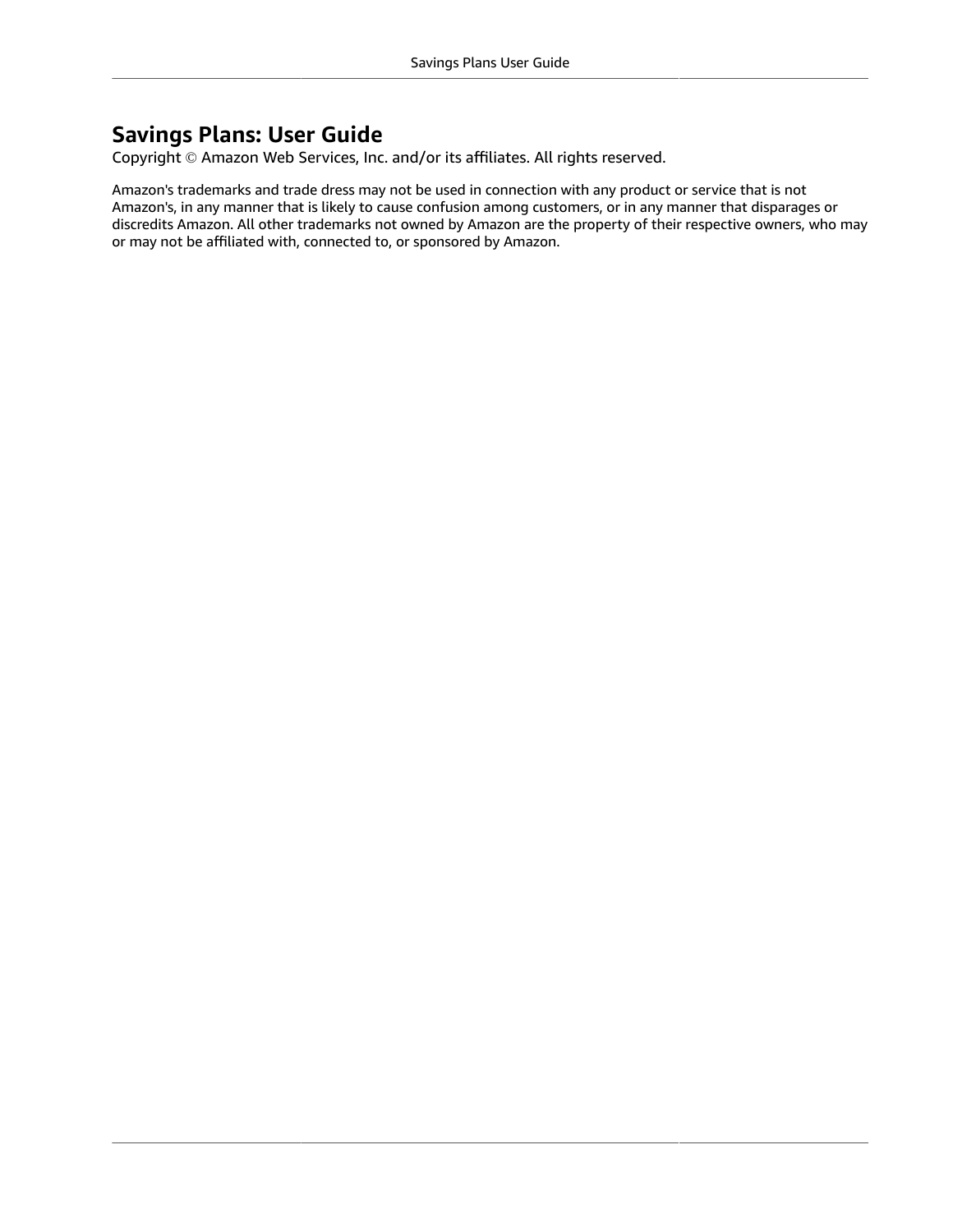### **Table of Contents**

| Scenario 4: Savings Plans and EC2 reserved instances apply to the usage  25 |  |
|-----------------------------------------------------------------------------|--|
|                                                                             |  |
|                                                                             |  |
|                                                                             |  |
|                                                                             |  |
|                                                                             |  |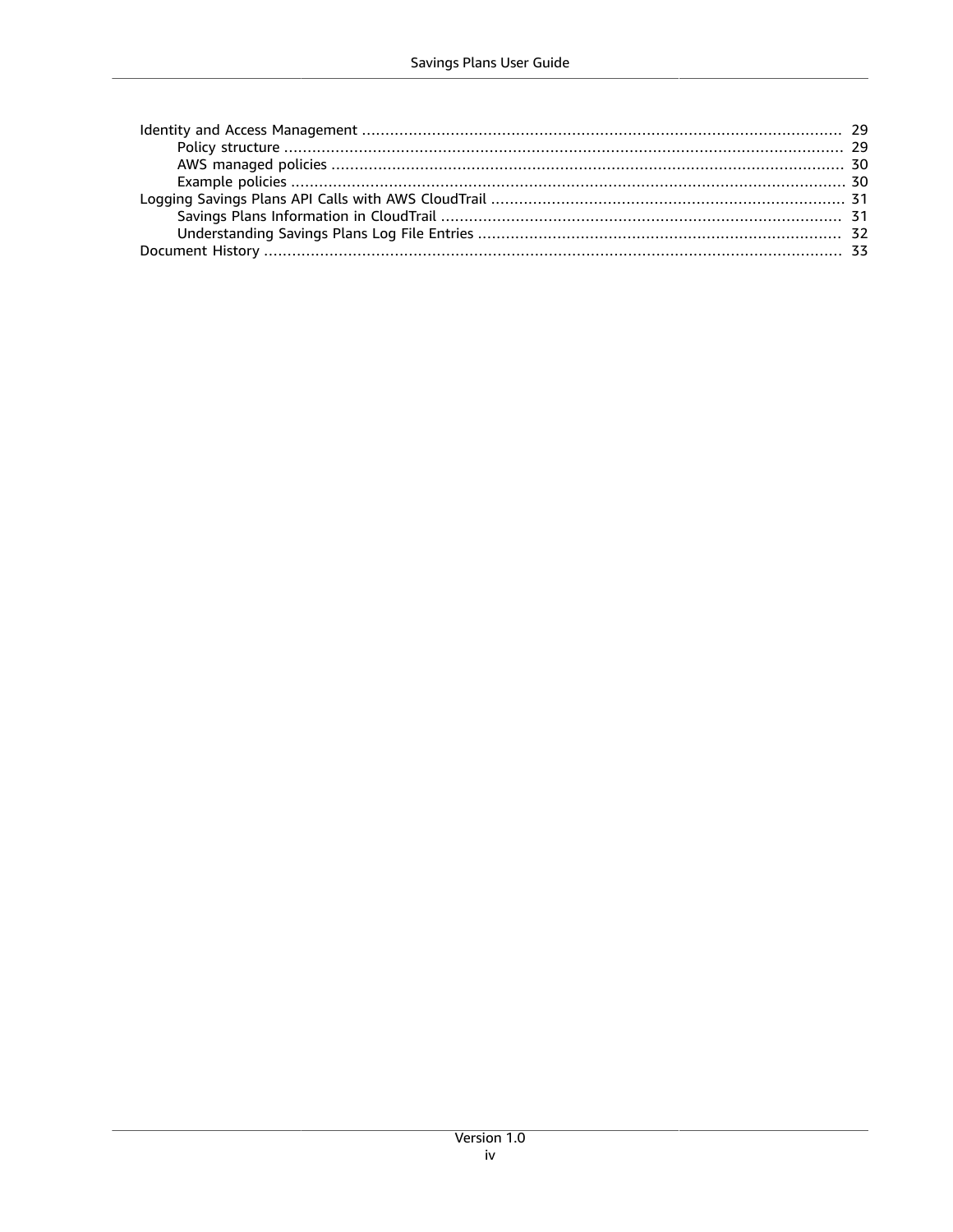# <span id="page-4-0"></span>What are Savings Plans?

Savings Plans offer a flexible pricing model that provides savings on AWS usage. You can save up to 72 percent on your AWS compute workloads. Compute Savings Plans provide lower prices on Amazon EC2 instance usage regardless of instance family, size, OS, tenancy, or AWS Region. This also applies to AWS Fargate and AWS Lambda usage. SageMaker Savings Plans provide you with lower prices for your Amazon SageMaker instance usage, regardless of your instance family, size, component, or AWS Region.

Savings Plans provide savings beyond On-Demand rates in exchange for a commitment of using a specified amount of compute power (measured per hour) for a one or three year period. You can manage your plans by using recommendations, performance reporting, and budget alerts in AWS Cost Explorer.

When you sign up for Savings Plans, the prices you'll pay for usage stays the same through the plan term. You can pay for your commitment using **All Upfront**, **Partial upfront**, or **No upfront** payment options.

To get started, use AWS Cost Explorer to view your recommended Savings Plans commitment, purchase Savings Plans, manage your Savings Plans, and view your historical AWS usage. These recommendations make it easy for you to know the optimal Savings Plans commitment level for you. You can customize the recommendation to meet your needs and then purchase your Savings Plan. To see a full list of AWS services that are eligible for Savings Plans, see Working with [supported](#page-8-0) service[s \(p. 5\).](#page-8-0)

#### **Contents**

- Plan [types \(p. 1\)](#page-4-1)
- Compute Savings Plans and Reserved [Instances \(p. 2\)](#page-5-0)

## <span id="page-4-1"></span>Plan types

- **Compute Savings Plans** provide the most flexibility and prices that are up to 66 percent off of On-Demand rates. These plans automatically apply to your EC2 instance usage, regardless of instance family (for example, m5, c5, etc.), instance sizes (for example, c5.large, c5.xlarge, etc.), Region (for example, us-east-1, us-east-2, etc.), operating system (for example, Windows, Linux, etc.), or tenancy (for example, Dedicated, default, Dedicated Host). They also apply to your Fargate and Lambda usage. With a Compute Savings Plans, you can move a workload from C5 to M5, shift your usage from EU (Ireland) to EU (London), or migrate your application from Amazon EC2 to Amazon ECS using Fargate at any time. You can continue to benefit from the low prices provided by Compute Savings Plans as you make these changes.
- **EC2 Instance Savings Plans** provide savings up to 72 percent off On-Demand, in exchange for a commitment to a specific instance family in a chosen AWS Region (for example, M5 in Virginia). These plans automatically apply to usage regardless of size (for example, m5.xlarge, m5.2xlarge, etc.), OS (for example, Windows, Linux, etc.), and tenancy (Host, Dedicated, Default) within the specified family in a Region.

With an EC2 Instance Savings Plan, you can change your instance size within the instance family (for example, from c5.xlarge to c5.2xlarge) or the operating system (for example, from Windows to Linux), or move from Dedicated tenancy to Default and continue to receive the discounted rate provided by your EC2 Instance Savings Plan.

• **SageMaker Savings Plans** provide savings up to 64 percent off of On-Demand rates. These plans automatically apply to your SageMaker instance usage regardless of instance family (for example, ml.m5, ml.c5, etc.), instance sizes (for example ml.c5.large, ml.c5.xlarge, etc.), Region (for example, us-east-1, us-east-2, etc.), and component (for example, Notebook, Training, etc.).

With SageMaker Savings Plans, you can move a workload from  $m1.c5$  to  $m1.m5$ , shift your usage from Europe (Ireland) to Europe (London), or migrate your usage from Training to Inference at any time and continue to receive benefits.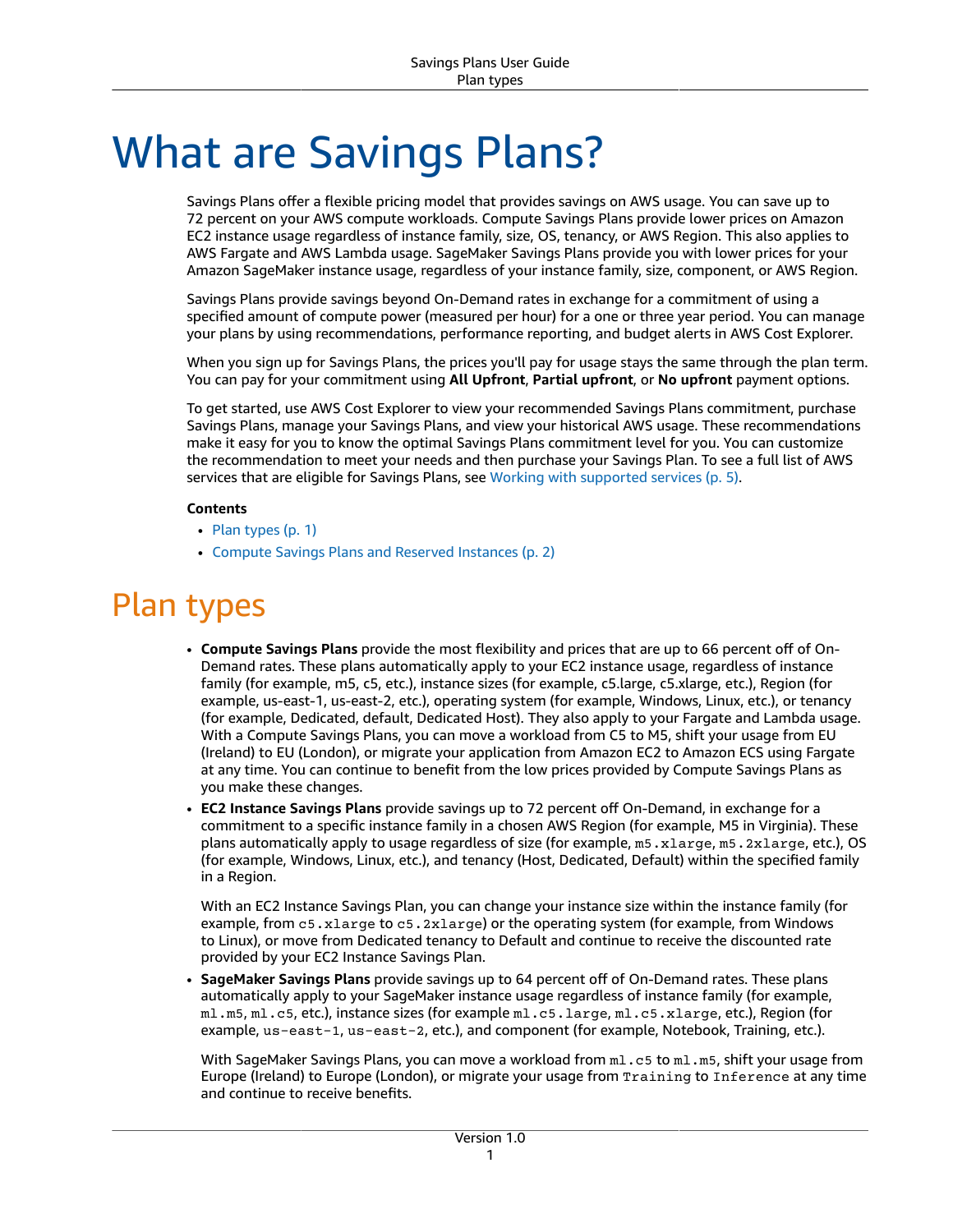#### **Note**

Savings Plans provides low prices in exchange for commitment. The terms of the commitment can't be changed after purchase. As your usage changes, you can sign up for additional Savings Plans.

Dedicated Instances are charged \$2/hour in every Region you have at least one Dedicated Instance running. These dedicated fees are not discounted by Savings Plans.

Both Compute and EC2 Instance plan types apply to EC2 instances that are a part of Amazon EMR, Amazon EKS, and Amazon ECS clusters. Amazon EKS charges will not be covered by Savings Plans, but the underlying EC2 instances will be.

## <span id="page-5-0"></span>Compute Savings Plans and Reserved Instances

Compute Savings Plans are a flexible pricing model that offers low prices, just like Amazon EC2 Reserved Instances (RI), but with added flexibility. With Savings Plans, you can reduce your bill by committing to a consistent amount of compute usage (measured in \$/hour), instead of specific instance configurations. Savings Plans give you the flexibility to use the compute option that best suits your needs at low prices, without having to perform exchanges or modifications.

Compute Savings Plans provide savings up to 66 percent off On-Demand, similar to Convertible RIs. Compute Savings Plans automatically reduce your cost on EC2 instance usage, Fargate, and Lambda. EC2 Instance Savings Plans offer savings up to 72 percent off of On-Demand, similar to Standard RIs. They also automatically save you money on any instance usage within a given EC2 instance family in your Region of choice. For more information, see Plan [types \(p. 1\)](#page-4-1).

|                                                                                         | <b>Compute Savings</b><br><b>Plans</b> | <b>EC2 Instance</b><br><b>Savings Plans</b> | <b>Convertible RIs*</b> | <b>Standard RIs</b> |
|-----------------------------------------------------------------------------------------|----------------------------------------|---------------------------------------------|-------------------------|---------------------|
| Savings over On-<br>Demand                                                              | Up to 66 percent                       | Up to 72 percent                            | Up to 66 percent        | Up to 72 percent    |
| Lower price<br>in exchange<br>for monetary<br>commitment                                | $\checkmark$                           | ✓                                           |                         |                     |
| Automatically<br>applies pricing<br>to any instance<br>family                           | $\checkmark$                           |                                             |                         |                     |
| Automatically<br>applies pricing to<br>any instance size                                | $\checkmark$                           | $\checkmark$                                | $***$                   | <b>**</b>           |
| Automatically<br>applies pricing to<br>any Tenancy or OS                                | $\checkmark$                           | ✓                                           |                         |                     |
| Automatically<br>applies to Amazon<br><b>ECS and Amazon</b><br><b>EKS using Fargate</b> | $\checkmark$                           |                                             |                         |                     |
| Automatically<br>applies to Lambda                                                      | ✓                                      |                                             |                         |                     |

#### **Comparing Savings Plans and RIs**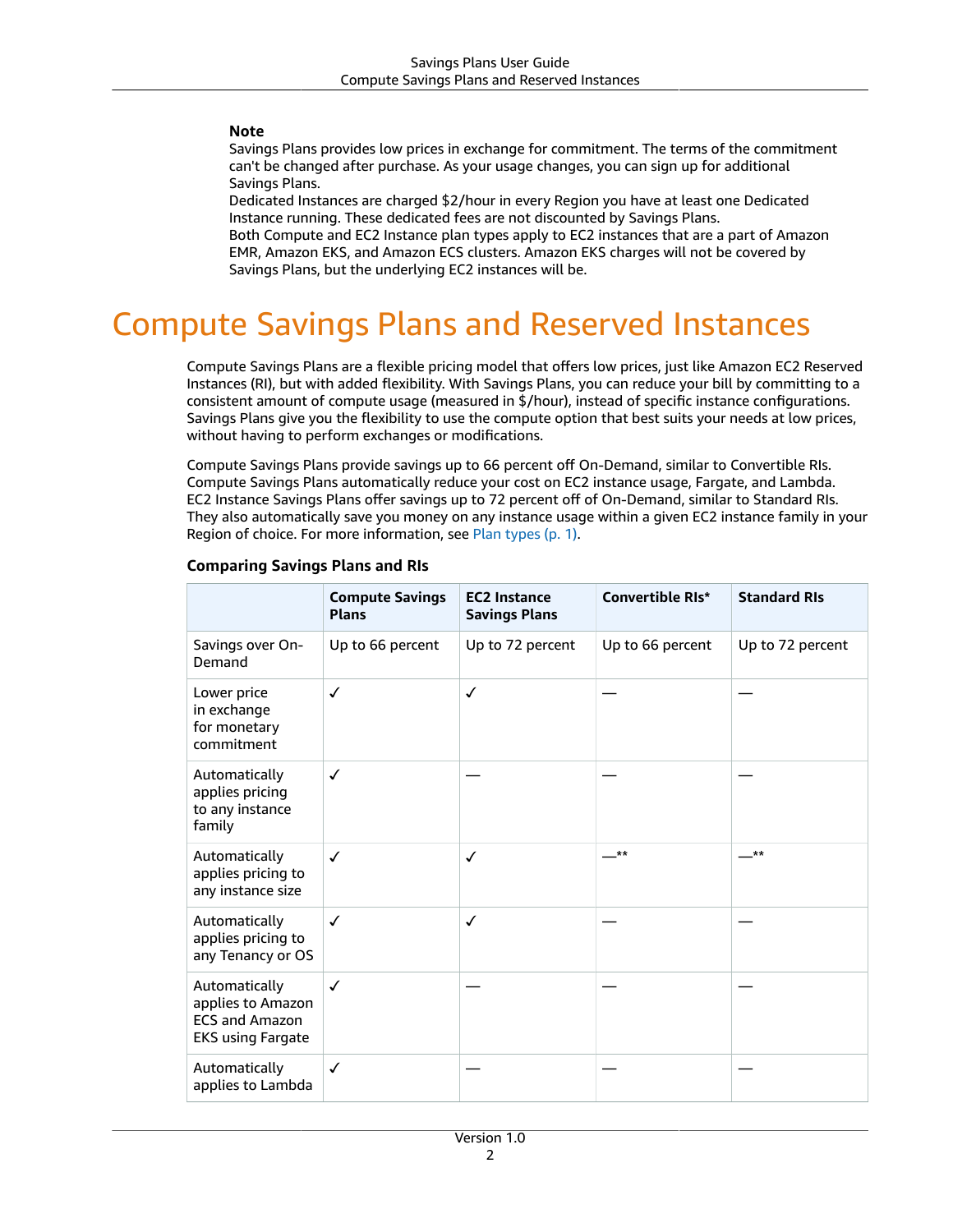|                                                           | <b>Compute Savings</b><br><b>Plans</b> | <b>EC2 Instance</b><br><b>Savings Plans</b> | <b>Convertible RIs*</b> | <b>Standard RIs</b> |
|-----------------------------------------------------------|----------------------------------------|---------------------------------------------|-------------------------|---------------------|
| Automatically<br>applies pricing<br>across AWS<br>Regions | ✓                                      |                                             |                         |                     |
| Term length<br>options of 1 or 3<br>years                 | √                                      |                                             |                         |                     |

**\*** Convertible RIs can be changed across instance families, sizes, OS, and tenancy, but requires you to manually perform exchanges.

**\*\*** Regional convertible RIs and Regional standard RIs provide instance size flexibility.

#### **Note**

Savings Plans doesn't provide capacity reservations, but you can allocate On-Demand Capacity Reservation (ODCR) for your needs and your Savings Plans will apply.

Savings Plans prices for instances running SUSE Linux Enterprise Server (SLES) are different compared to the corresponding RI price.

Savings Plans are currently not available for the China Regions.

Savings Plans prices do not change based on the amount of hourly commitment.

Savings Plans doesn't apply to spot usage or usage covered by RIs.

Savings Plans offer lower prices compared to On-Demand pricing in exchange for a commitment, and can't be cancelled during the term.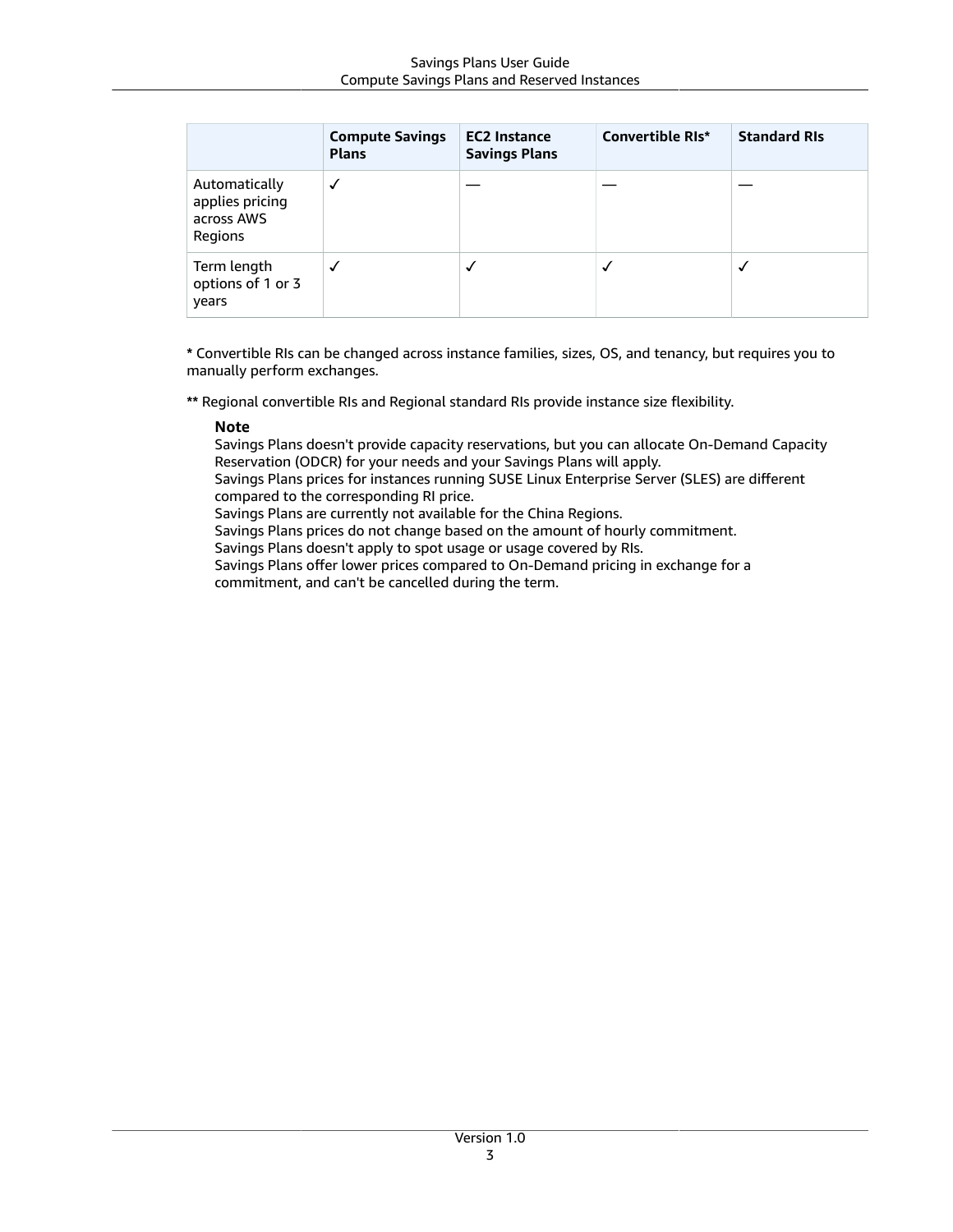# <span id="page-7-0"></span>Getting started with Savings Plans

To get started with Savings Plans, you'll need to enable Cost Explorer. Cost Explorer helps you optimize your costs with Savings Plans. In Cost Explorer, you can access customized purchase recommendations based on your past AWS usage, purchase Savings Plans, and easily manage your purchased Savings Plans.

Start by enabling your settings and permissions in Cost Explorer before using the AWS Billing and Cost Management console to view, analyze, and manage your Savings Plans.

#### **Prerequisites**

- **Enable Cost Explorer**. You can manage access to your Savings Plans by first enabling your Cost Explorer access. It can take up to 24 hours for the data required to create recommendations to become available. For more information, see [Controlling](https://docs.aws.amazon.com/awsaccountbilling/latest/aboutv2/ce-access.html) Access for Cost Explorer in the *AWS Billing User Guide*.
- **Enable purchases using APIs**. Managing IAM permissions for Savings Plan APIs are found in [Savings](https://docs.aws.amazon.com/savingsplans/latest/APIReference/Welcome.html) Plans API [Reference.](https://docs.aws.amazon.com/savingsplans/latest/APIReference/Welcome.html)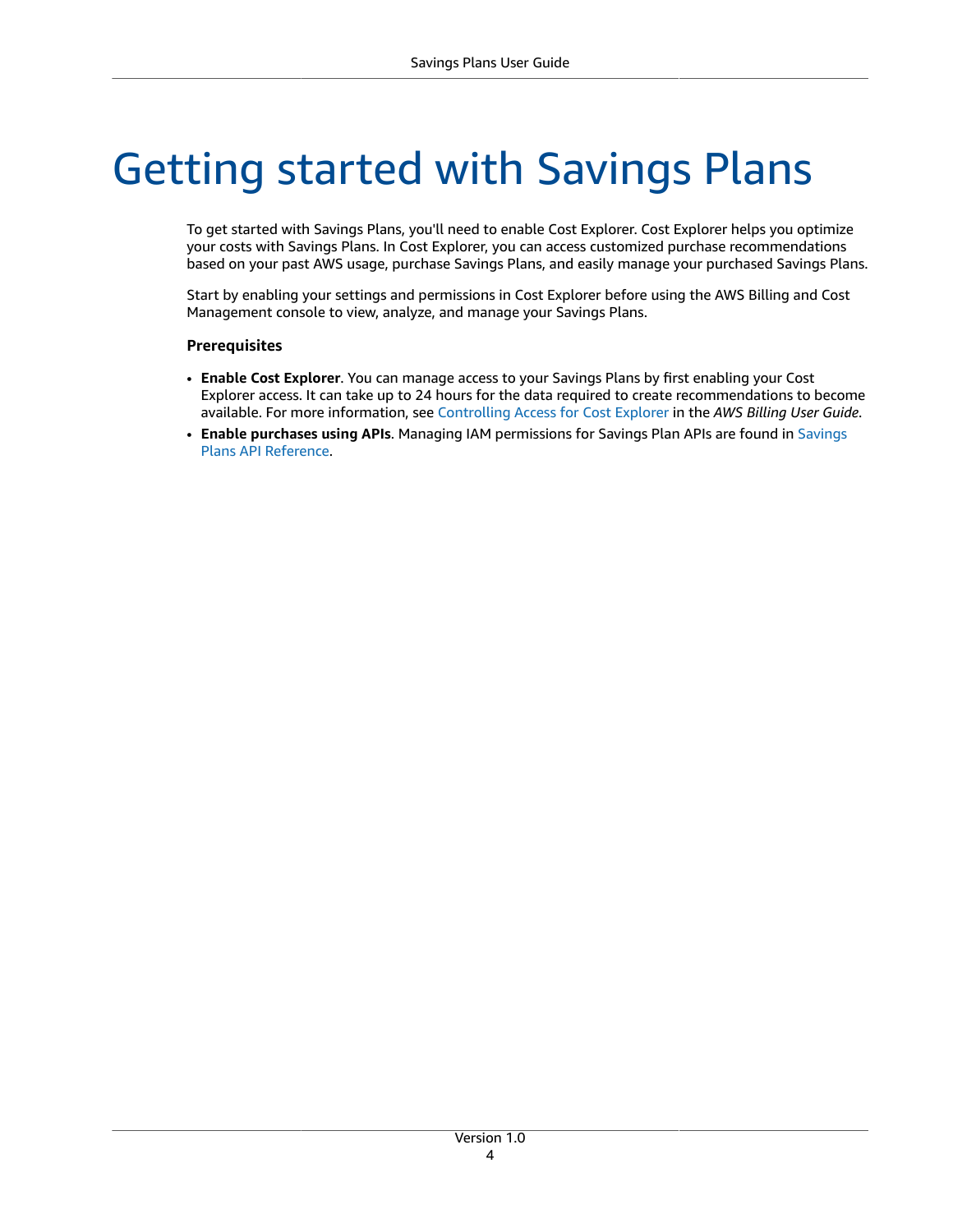# <span id="page-8-0"></span>Working with supported services

You can learn more about the services that are eligible to receive Savings Plans benefits in this topic.

#### **Topics**

- Amazon [EC2 \(p. 5\)](#page-8-1)
- AWS [Fargate \(p. 5\)](#page-8-2)
- AWS [Lambda \(p. 5\)](#page-8-3)
- Amazon [SageMaker \(p. 6\)](#page-9-0)

## <span id="page-8-1"></span>Amazon EC2

Amazon Elastic Compute Cloud (Amazon EC2) provides scalable computing capacity in the Amazon Web Services, Inc. (AWS) cloud. Using Amazon EC2 eliminates your need to invest in hardware up front, so you can develop and deploy applications faster. You can use Amazon EC2 to launch as many or as few virtual servers as you need, configure security and networking, and manage storage. Amazon EC2 enables you to scale up or down to handle changes in requirements or spikes in popularity, reducing your need to forecast traffic.

For more information about Amazon EC2, see What Is [Amazon](https://docs.aws.amazon.com/AWSEC2/latest/WindowsGuide/concepts.html) EC2? in the *Amazon EC2 Getting Started Guide*.

## <span id="page-8-2"></span>AWS Fargate

AWS Fargate is a serverless compute engine for containers that works with both Amazon Elastic Container Service (Amazon ECS) and Amazon Elastic Kubernetes Service (Amazon EKS). Fargate makes it easy for you to focus on building your applications. Fargate removes the need to provision and manage servers, lets you specify and pay for resources per application, and improves security through application isolation by design.

Fargate is eligible for Compute Savings Plans.

For more information about Amazon ECS on Fargate, see What is Amazon Elastic [Container](https://docs.aws.amazon.com/AmazonECS/latest/developerguide/Welcome.html) Service? in the *Amazon Elastic Container Service Developer Guide*.

For more information about Amazon EKS on Fargate, see What is Amazon Elastic [Kubernetes](https://docs.aws.amazon.com/eks/latest/userguide/what-is-eks.html) Service? in the Amazon EKS User Guide.

## <span id="page-8-3"></span>AWS Lambda

AWS Lambda is a compute service that lets you run code without provisioning or managing servers. AWS Lambda executes your code only when needed and scales automatically, from a few requests per day to thousands per second. You pay only for the compute time you consume - there is no charge when your code is not running. With AWS Lambda, you can run code for virtually any type of application or backend service - all with zero administration. AWS Lambda runs your code on a high-availability compute infrastructure and performs all of the administration of the compute resources, including server and operating system maintenance, capacity provisioning and automatic scaling, code monitoring and logging.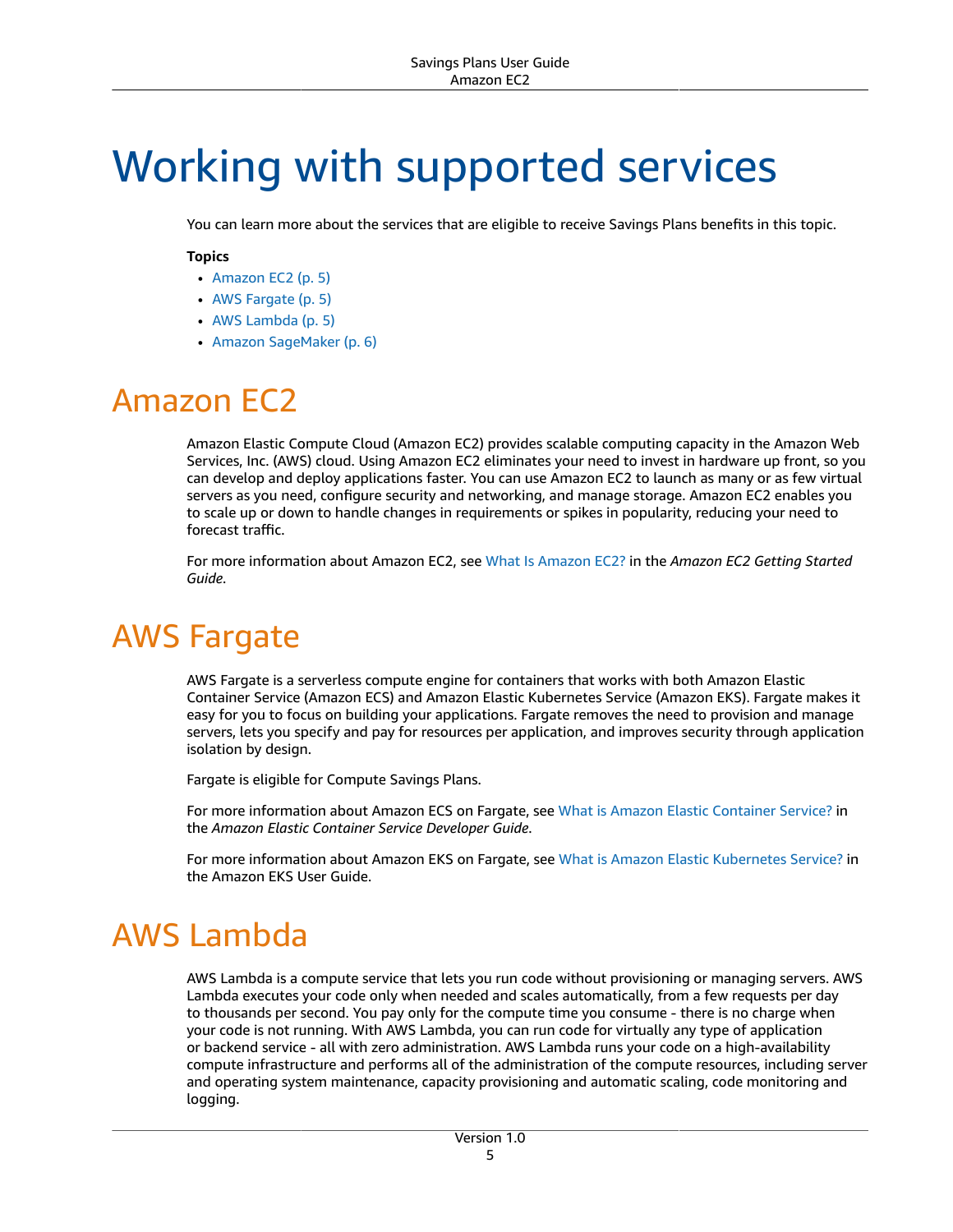Lambda is eligible for Compute Savings Plans.

For more information about Lambda, see What Is AWS [Lambda?](https://docs.aws.amazon.com/lambda/latest/dg/services-costmanagement.html) in the *AWS Lambda Developer Guide*.

# <span id="page-9-0"></span>Amazon SageMaker

Amazon SageMaker is a fully managed machine learning service. With SageMaker, data scientists and developers can quickly and easily build and train machine learning models, and then directly deploy them into a production-ready hosted environment.

SageMaker provides an integrated Jupyter authoring notebook instance for easy access to your data sources for exploration and analysis, so you don't have to manage servers. It also provides common machine learning algorithms that are optimized to run efficiently against extremely large data in a distributed environment.

With native support for bring-your-own-algorithms and frameworks, SageMaker offers flexible distributed training options that adjust to your specific workflows. Deploy a model into a secure and scalable environment by launching it with a few clicks from SageMaker Studio or the SageMaker console.

SageMaker is eligible for SageMaker Savings Plans.

For more information about Amazon SageMaker, see What Is Amazon [SageMaker?](https://docs.aws.amazon.com/sagemaker/latest/dg/whatis.html) in the *Amazon SageMaker Developer Guide*.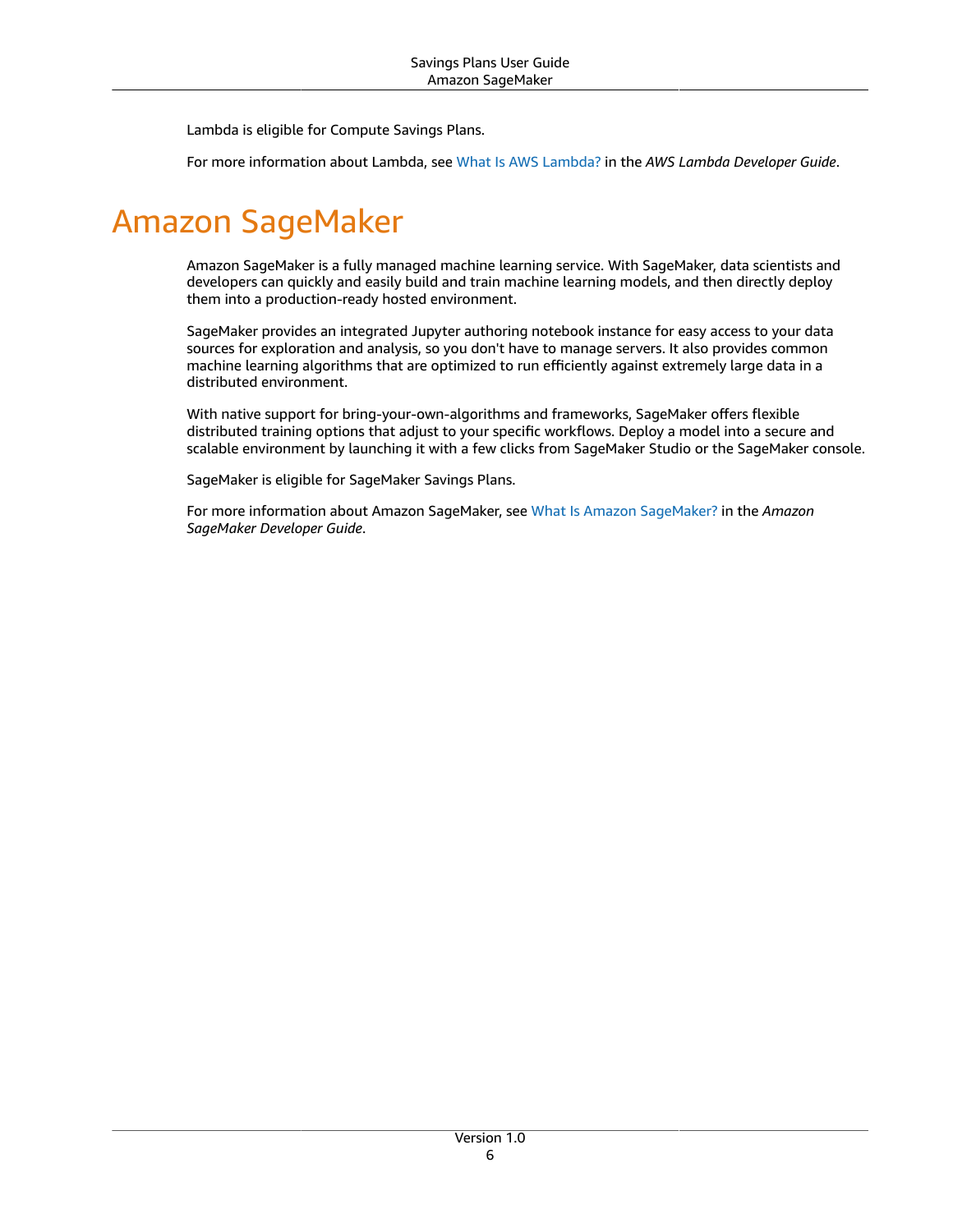# <span id="page-10-0"></span>Understanding your Savings Plans recommendations

To help you save money, AWS provides customized Savings Plans recommendations based on your past usage. You can use these recommendations to understand what you can save, how the commitment will be used, and more.

#### **Topics**

- Viewing your Savings Plans [recommendations \(p. 7\)](#page-10-1)
- Understanding your recommendation [calculations \(p. 7\)](#page-10-2)
- Customizing your Savings Plans [recommendations \(p. 8\)](#page-11-0)
- Downloading your Savings Plans [recommendations \(p. 9\)](#page-12-0)

### <span id="page-10-1"></span>Viewing your Savings Plans recommendations

You can view the recommendations for your AWS account. If you're using AWS Organizations, you can view recommendations from the management account or member account level. You can access your recommendations to see the following summary metrics.

- **Monthly On-Demand Spend** The estimated On-Demand spend based on your usage over the selected time period. This includes all active Savings Plans that you own at the time of computation. This value represents what your On-Demand spend would be on a monthly basis, based on your past usage and current Savings Plan commitments.
- **Estimated Monthly Spend** The projected spend based on the recommended Savings Plans commitments. This value consists of the recommended commitment and any usage projected to remain on On-Demand due to hour-to-hour variations in usage.
- **Estimated Monthly Savings** The monthly net savings amount based on the usage over the selected time period, if you purchased the recommended Savings Plans.

#### **To access your Savings Plans recommendations**

- 1. Sign in to the AWS Management Console and open the AWS Cost Management console at [https://](https://console.aws.amazon.com/cost-management/home) [console.aws.amazon.com/cost-management/home.](https://console.aws.amazon.com/cost-management/home)
- 2. In the navigation pane, under **Savings Plans**, choose **Recommendations**.

The **Recommended Savings Plans** table shows a detailed breakdown of your Savings Plans selection.

You can also receive your Savings Plans recommendations via the AWS Cost [Explorer](https://docs.aws.amazon.com/aws-cost-management/latest/APIReference/API_GetSavingsPlansPurchaseRecommendation.html) API.

### <span id="page-10-2"></span>Understanding your recommendation calculations

Savings Plans recommendations examine the usage over your selected time period. Based on the usage, we calculate what your bill could have been if you had purchased an additional Savings Plan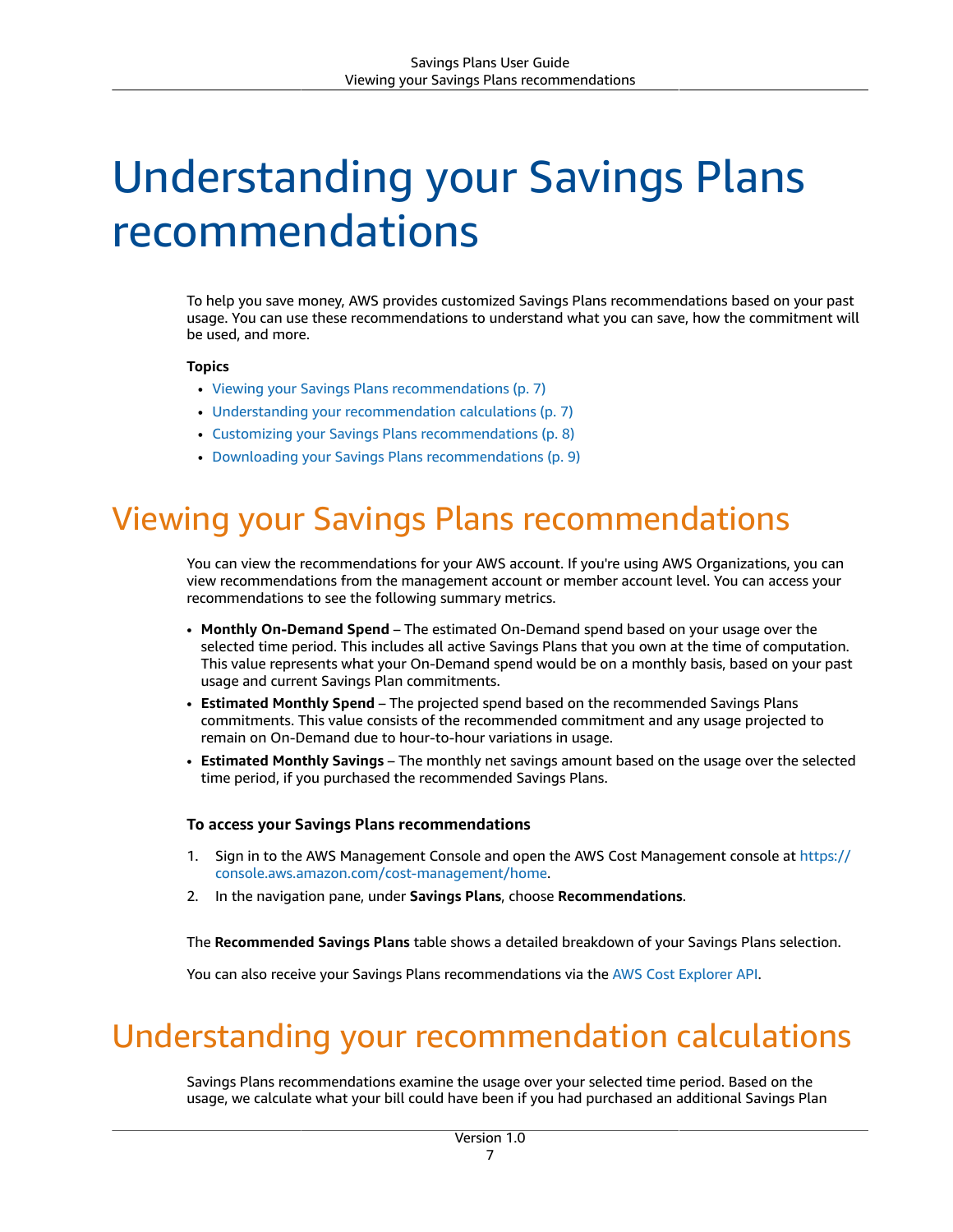commitment for that time period. We identify and recommend the commitment value that we estimate will result in the largest savings.

#### **Important**

• The recommendations don't forecast your usage. Recommendations are based on your historical usage over the selected lookback period. Be sure to select a lookback period that reflects your future usage. Recommendations don't account for any queued or scheduled purchases because recommendations are based on the usage in the lookback period. Recommendations are also generated for immediate purchases, and not for future purchases.

Recommendations are calculated based on your **RI and Savings Plans discount sharing** preferences. To view or change your preferences, see Turning off reserved [instances](https://docs.aws.amazon.com/awsaccountbilling/latest/aboutv2/ri-turn-off.html) and Savings Plans [discount](https://docs.aws.amazon.com/awsaccountbilling/latest/aboutv2/ri-turn-off.html) sharing in the *AWS Billing User Guide*.

- Recommendations at the management account level are calculated considering usage across all of the accounts in your AWS organization that have RI or Savings Plans discount sharing enabled, to recommend a commitment that maximizes savings across accounts. Member account recommendations are calculated at the individual account level, to maximize savings for each isolated account.
- Recommendations are generated for customers that have an average On-Demand spend of \$0.10/hour during the lookback period (7, 30, or 60 days). If you recently purchased a Savings Plan, or if your Savings Plans recently expired, it might not be reflected in your **Recommendations** for up to 24 hours.
- Compute and EC2 Instance Savings Plans Recommendations are created using the same set of usage. You can purchase both Compute Savings Plans and EC2 Instance Savings Plans to cover your usage, but the two sets of recommendations are not meant to be taken together simultaneously.
- Recommendations are calculated using Savings Plans rates referenced in Pricing with [Savings](http://aws.amazon.com/savingsplans/pricing/) [Plans.](http://aws.amazon.com/savingsplans/pricing/)

## <span id="page-11-0"></span>Customizing your Savings Plans recommendations

You can customize your Savings Plans recommendations using parameters shown on your **Recommendations** page.

#### **To customize your Savings Plans recommendations**

- 1. Open the AWS Cost Management console at [https://console.aws.amazon.com/cost-management/](https://console.aws.amazon.com/cost-management/home) [home](https://console.aws.amazon.com/cost-management/home).
- 2. In the navigation pane, under **Savings Plans**, choose **Recommendations**.
- 3. For **Savings Plan type**, choose **EC2 Instance**, **Compute**, or **SageMaker**.
- 4. Choose a **Savings Plan term**.
- 5. Choose a **Payment option**.
- 6. Enter the number of days for **Based on the past**.
- 7. (Management account level only) Choose the **Linked Accounts** tab, and select the account IDs you want the recommendations for.
- 8. (Optional) To purchase the plans, select the check box next to your desired plans, and choose **Add Savings Plans to cart**.

Your recommendations change as you customize your selections. You'll see the most optimal option presented to you in the **Our recommendation** section.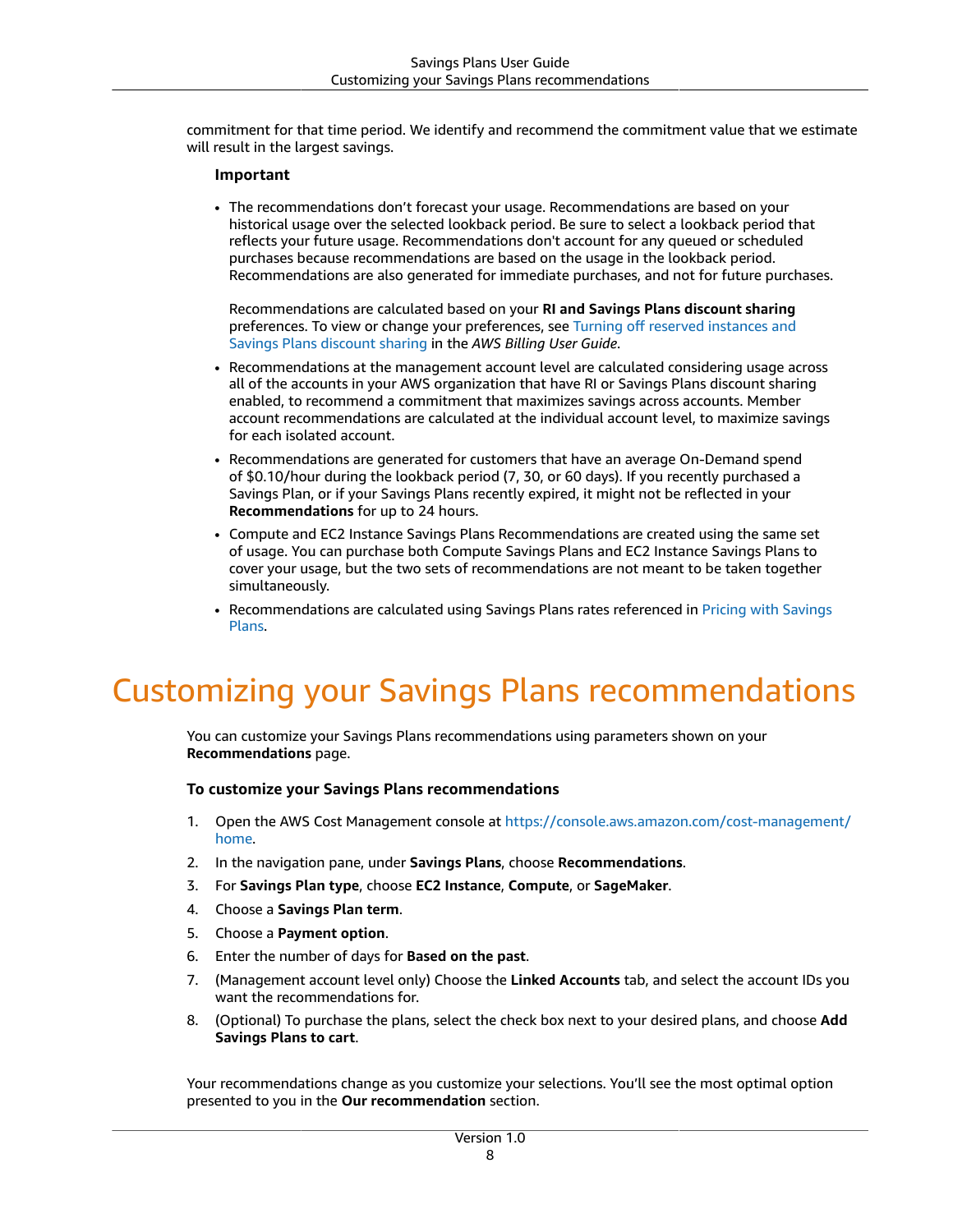## <span id="page-12-0"></span>Downloading your Savings Plans recommendations

You can download your Savings Plans recommendations in CSV format. CSV formats are useful to review or share recommendations.

#### **To download your Savings Plans recommendations**

- 1. Open the AWS Cost Management console at [https://console.aws.amazon.com/cost-management/](https://console.aws.amazon.com/cost-management/home) [home](https://console.aws.amazon.com/cost-management/home).
- 2. In the navigation pane, choose **Savings Plans**.
- 3. In the left pane, choose **Recommendations**.
- 4. In the **Recommended Savings Plans** section, choose **Download CSV**.

### <span id="page-12-1"></span>CSV field details

- **Account ID** The unique identifier for a member account.
- **Offering ID** The unique identifier for the Savings Plans prices used to generate the recommendations.
- **Hourly commitment to purchase** The recommended Savings Plan hourly commitment, based on your selected parameters.
- **Estimated Savings Plans cost** The estimated total cost of your recommended Savings Plans after purchase, over the selected time period (7, 30, or 60 days).
- **Estimated On-Demand cost** The estimated total On-Demand cost after the purchase of the recommended Savings Plans, over the select time period (7, 30, or 60 days).
- **Current average hourly On-Demand spend** The average hourly On-Demand spend observed over the selected time period.
- **Current minimum hourly On-Demand spend** The minimum hourly On-Demand spend observed over the selected time period.
- **Current maximum hourly On-Demand spend** The maximum hourly On-Demand spend observed over the selected time period.
- **Estimated average utilization** The expected utilization percentage of the recommended Savings Plan, based on your current eligible On-Demand costs.
- **Estimated monthly savings amount** The estimated savings that will result from your Savings Plans purchase, based on your past usage and the Savings Plans you already own.
- **Estimated savings percentage** The amount your Savings Plan commitment will save you from your current, Savings Plans-eligible On-Demand costs.
- **Estimated ROI** The estimated return on investment of the Savings Plan. This is calculated by taking your estimated savings and dividing it by the cost of the Savings Plan.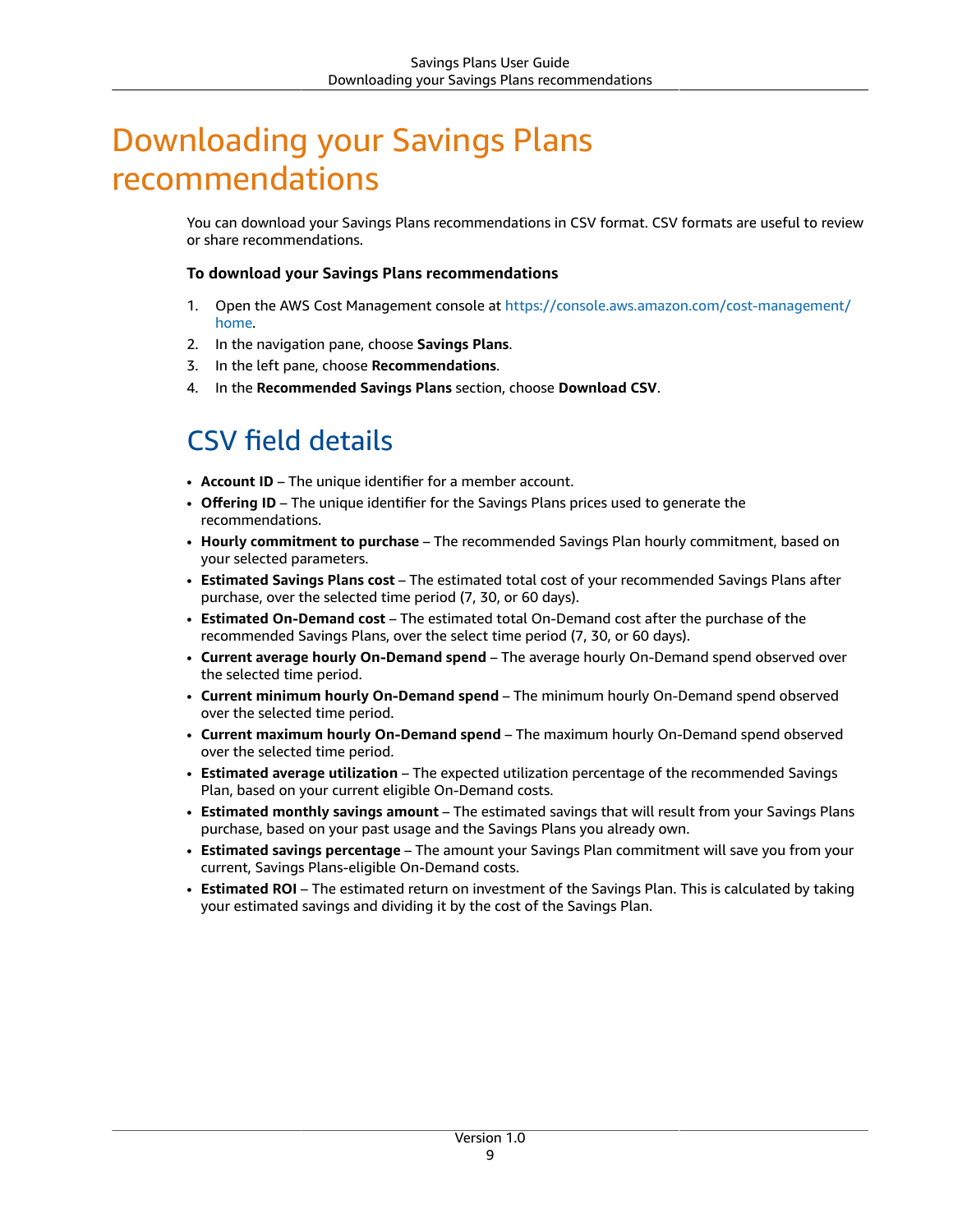# <span id="page-13-0"></span>Purchasing Savings Plans

You can access Savings Plans in the AWS Billing and Cost Management console, or directly by opening the AWS Cost Management console. You can add your selection to your Savings Plans cart from the **Recommendations** page or from the **Purchase Savings Plans** page. We suggest that you use the **Recommendations** page to see customized Savings Plans recommendations based on your past usage.

#### **Topics**

- Evaluating recommended Savings Plans on your [Recommendations](#page-13-1) page (p. 10)
- Purchasing a custom [commitment](#page-14-0) Savings Plan on the Purchase Savings Plans page (p. 11)
- Queuing a Savings Plan purchase on the Cart [page \(p. 11\)](#page-14-1)
- Reviewing and finalizing purchases on the Cart [page \(p. 12\)](#page-15-0)

# <span id="page-13-1"></span>Evaluating recommended Savings Plans on your Recommendations page

You can visit your **Recommendations** page to see the Savings Plans that AWS recommends to help you save on eligible usage. These recommendations are automatically calculated to make it easy for you to purchase the optimal Savings Plans that help you save. You can directly add Savings Plans that are recommended for your account to your cart.

For more information about how to view your **Recommendations** page, or to learn how recommendations are calculated, see Understanding your Savings Plans [recommendations \(p. 7\).](#page-10-0)

#### **To purchase Savings Plans from the Recommendations page**

- 1. Sign in to the AWS Management Console and open the AWS Cost Management console at [https://](https://console.aws.amazon.com/cost-management/home) [console.aws.amazon.com/cost-management/home.](https://console.aws.amazon.com/cost-management/home)
- 2. In the navigation pane, under **Savings Plans**, choose **Recommendations**.
- 3. In the **Recommendation options** section, choose your preferred **Savings Plans type**, **Savings Plans term**, **Payment option**, and lookback period.
- 4. In the **Recommended Savings Plan** table, select the check boxes next to the Savings Plans that you want to purchase.

#### **Note**

The recommended commitment is the Savings Plans rate, and not the On-Demand spend.

5. Choose **Add selected Savings Plan(s) to cart**.

#### **Note**

For member account recommendations, only the member account owner can add Savings Plans recommendations to the cart and proceed to purchase recommendations.

- 6. (Optional) To queue the recommended purchase for a future use, see [Queuing](#page-14-1) a Savings Plan [purchase \(p. 11\).](#page-14-1)
- 7. To complete your purchase, choose **Cart** in the left pane.
- 8. In the **Cart** page, review your order and choose **Submit order**.

To learn more about the **Cart** page, see [Reviewing](#page-15-0) and finalizing purchases [\(p. 12\).](#page-15-0)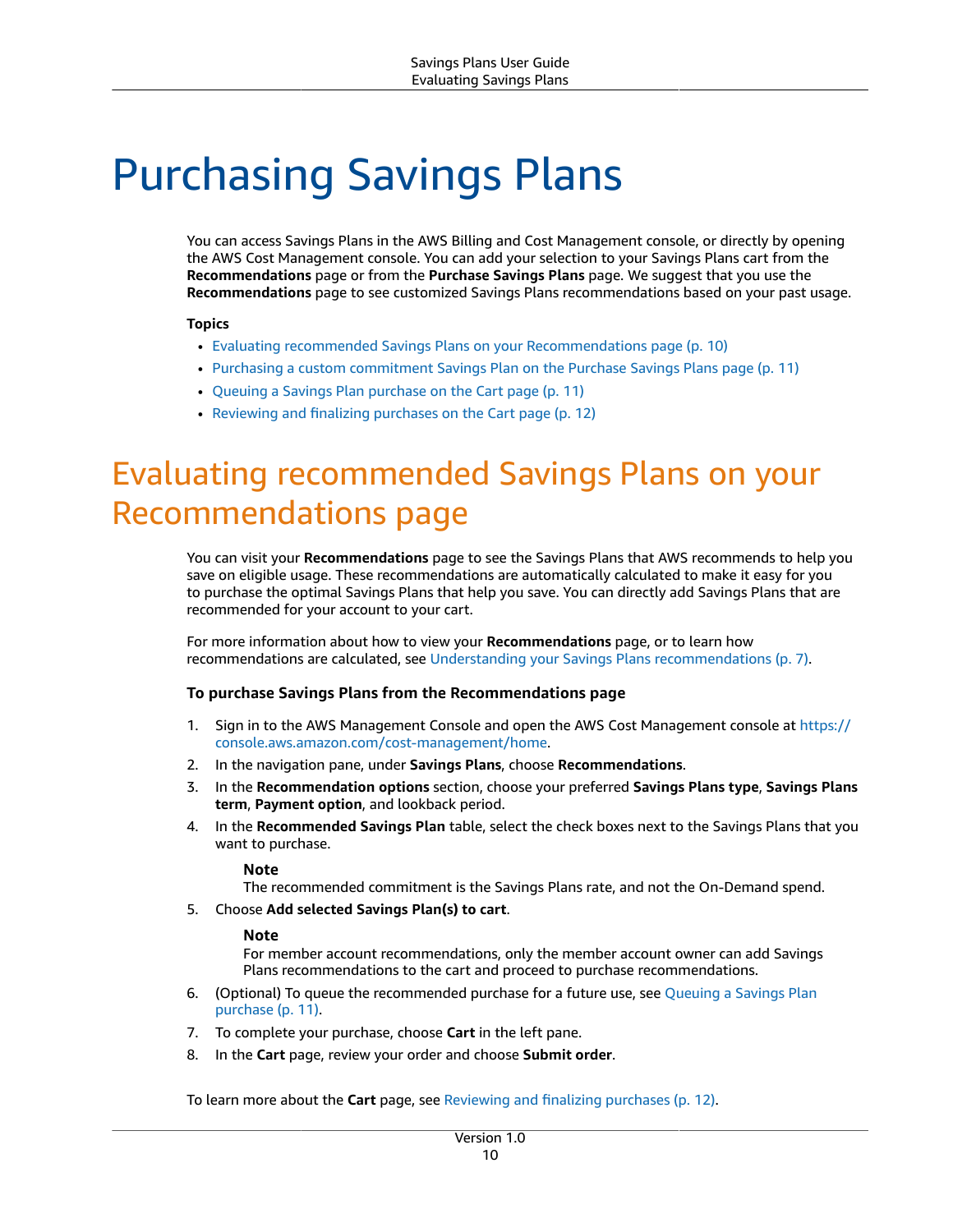## <span id="page-14-0"></span>Purchasing a custom commitment Savings Plan on the Purchase Savings Plans page

You can purchase a Savings Plan with a commitment amount that is different from the recommended commitment. You can use the **Purchase Savings Plans** page to purchase a commitment of your choice.

#### **To purchase a Savings Plan**

- 1. Open the AWS Cost Management console at [https://console.aws.amazon.com/cost-management/](https://console.aws.amazon.com/cost-management/home) [home](https://console.aws.amazon.com/cost-management/home).
- 2. In the navigation pane, under **Savings Plans**, choose **Purchase Savings Plans**.
- 3. Under **Savings Plan type**, choose **Compute**, **EC2 Instance**, or **SageMaker**.
- 4. For EC2 Instance type, choose a **Region** and **Instance Family**.
- 5. Choose **Term**.
- 6. In **Hourly commitment**, enter an amount.

#### **Note**

The **Hourly commitment** is the Savings Plans rate, and not the On-Demand spend.

- 7. Choose **Payment option**.
- 8. If you chose **Partial Upfront** payment, enter the **Partial Upfront payment** amount.
- 9. (Optional) To queue the Savings Plan to start on a future date, set the **Start date**.
- 10. Choose **Add to cart**.
- 11. On the **Cart** page, review your order, and choose **Submit order**.

## <span id="page-14-1"></span>Queuing a Savings Plan purchase on the Cart page

You can *queue*, or schedule, a Savings Plan purchase to occur on a future date. The date can be specific to the exact second that you want to start coverage. Any upfront or recurring fee is charged only when the queued purchase is processed on the start date you choose. You can cancel or delete this queued purchase at any time before the start date.

#### **To queue future Savings Plan purchases**

- 1. Open the AWS Cost Management console at [https://console.aws.amazon.com/cost-management/](https://console.aws.amazon.com/cost-management/home) [home](https://console.aws.amazon.com/cost-management/home).
- 2. Add your Savings Plans from the **Purchase Savings Plans** page or the **Recommendations** page.

To learn more about this process, see [Evaluating](#page-13-1) Savings Plan[s \(p. 10\)](#page-13-1) or [Purchasing](#page-14-0) a custom [commitment](#page-14-0) Savings Plan on the Purchase Savings Plans pag[e \(p. 11\)](#page-14-0).

- 3. In the navigation pane, under **Savings Plans**, choose **Cart**.
- 4. Select your Savings Plans.
- 5. Choose **Set start date**.
- 6. Choose a **Date** and **Time**.

You can queue a purchase up to three years in the future. You can also specify to the exact second. Past dates aren't applicable.

#### **Note**

The **Start date** is set to the UTC timezone. After you enter a time, we provide a conversion to your browser's local timezone for your convenience.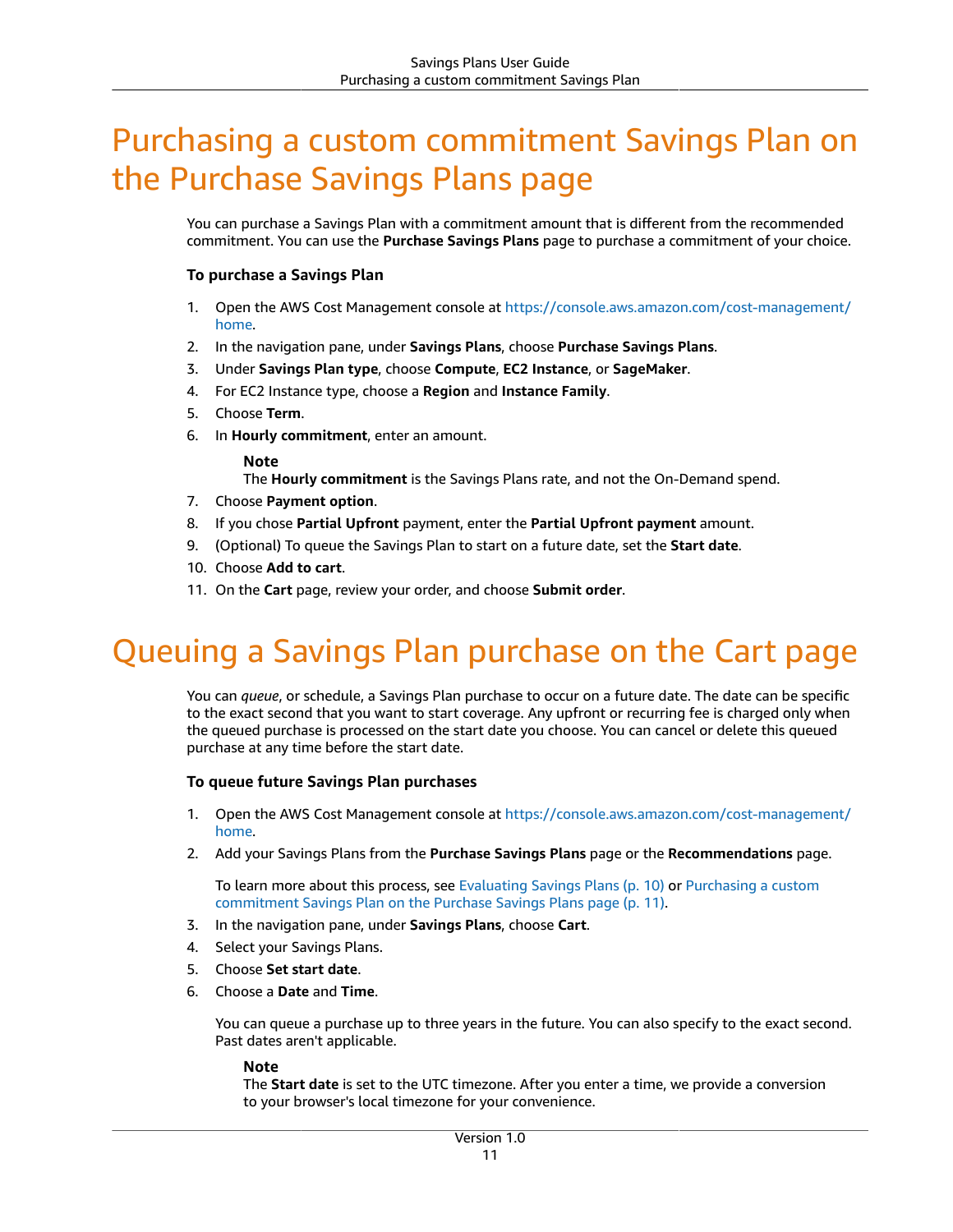- 7. Choose **Confirm**.
- 8. (Optional) To clear the **Start date**, choose **Set start date**.
	- Choose **Remove start date**.
- 9. Choose **Submit order**.

Any queued purchases will appear with the status **Queued** in your **Account Inventory** page. To delete any queued purchases before the start date, see [Deleting](#page-20-1) a queued Savings Pla[n \(p. 17\)](#page-20-1).

# <span id="page-15-0"></span>Reviewing and finalizing purchases on the Cart page

The Savings Plans **Carts** page keeps your commitments until you're ready to make a purchase.

#### **To review and finalize purchases from the Cart page**

- 1. Open the AWS Cost Management console at [https://console.aws.amazon.com/cost-management/](https://console.aws.amazon.com/cost-management/home) [home](https://console.aws.amazon.com/cost-management/home).
- 2. On the navigation pane, under **Savings Plans**, choose **Cart**.
- 3. Review your order as follows:
	- **Type**: The type of Savings Plan. For more information, see Plan [types \(p. 1\)](#page-4-1).
	- **Term**: Your term commitment in years. Choose a term of **1-year** or **3-years**.
	- **Region**: (Only applicable to EC2 Instance Savings Plans) The AWS Region you're committing to. For example, US East (N. Virginia).
	- **Instance Family**: The instance family (for example, M5, C5, R5, C5d, etc.) that you are committing to (only applicable to EC2 Instance Savings Plans).
	- **Purchase option**: The purchase option of the commitment. Choose from **All Upfront**, **Partial Upfront**, or **No Upfront**.
	- **Start date**: The date and time when your commitment will be purchased (UTC). By default, the date is set to **Now**, indicating the purchase will complete as soon as you submit the order.
	- **Commitment**: The hourly commitment associated with your Savings Plan and term at the Savings Plan rate.
	- **Upfront payment**: The upfront portion of the payment you will be charged at checkout, in accordance with your selected payment option.
	- **Monthly payment**: The monthly charge amount for your Savings Plans. This amount is billed each month over the plan's term.
	- **Total cost**: The total commitment for the Savings Plans over the selected term. This includes the **upfront payment** and recurring **monthly payments** over the length of your term.
- 4. Review the following contents in the **Summary** section:
	- **Total Commitment**: The sum of all Savings Plans costs currently in your cart, regardless of **Start date** and **Payment option**.
	- **Total upfront payment due now**: The sum of the **Upfront payment** for any Savings Plan with the **Start date** set to **Now**.
- 5. (Optional) Remove any Savings Plan from your cart by selecting each item and choosing **Remove from cart**.
- 6. (Optional) To start over, remove all items by choosing **Clear cart**.
- 7. (Optional) Add new commitments by choosing **Add another Savings Plan**.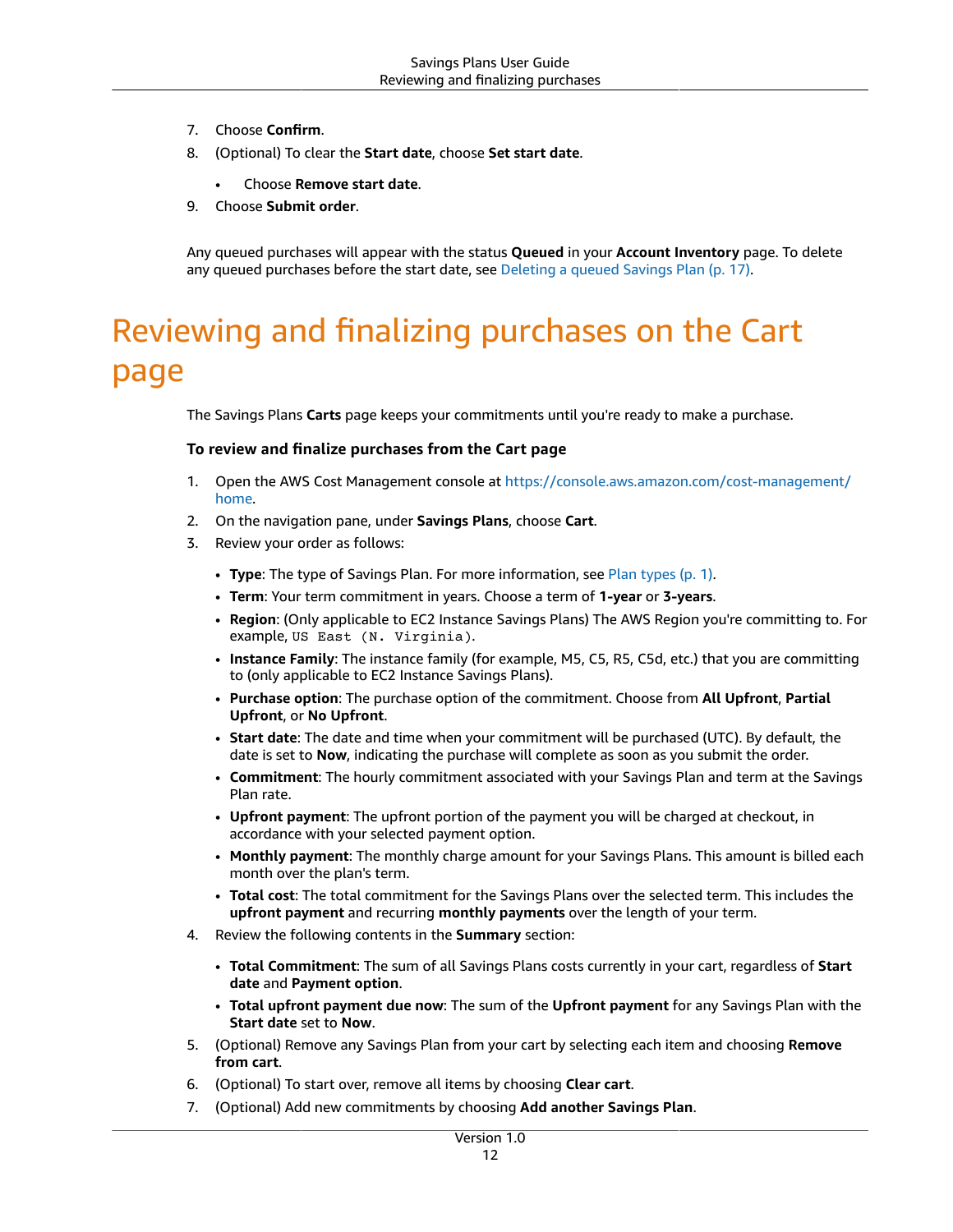#### 8. Choose **Submit order**.

If you encounter any error messages or unsuccessful attempts when you're completing your purchase, contact AWS Support. For details about how to contact, see [Getting](https://docs.aws.amazon.com/awsaccountbilling/latest/aboutv2/billing-get-answers.html) help with AWS Billing and Cost [Management](https://docs.aws.amazon.com/awsaccountbilling/latest/aboutv2/billing-get-answers.html) in the *AWS Billing User Guide*.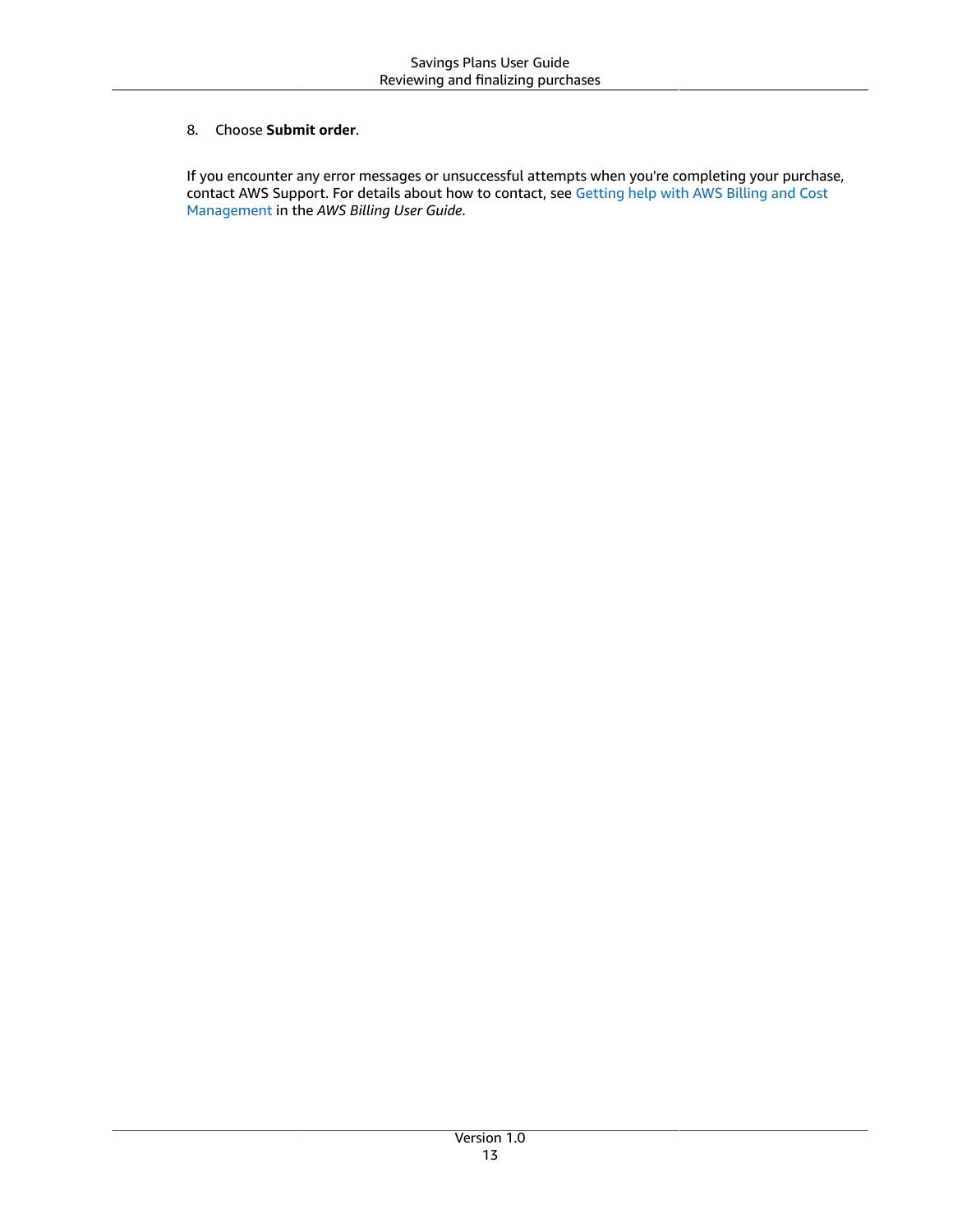# <span id="page-17-0"></span>Understanding your Savings Plans overview

You can use the **Overview** page on the AWS Cost Management console to see any Savings Plans that you own, in addition to potential savings opportunities.

If you currently don't own any Savings Plans, the **Overview** page shows a summary of how Savings Plans work, along with recommended Savings Plans purchases based on your past usage.

#### **Topics**

- Savings [opportunities \(p. 14\)](#page-17-1)
- Savings Plans [details \(p. 14\)](#page-17-2)
- Managing your Savings Plans [alerts \(p. 15\)](#page-18-0)

#### **To access the Savings Plans overview**

- 1. Sign in to the AWS Management Console and open the AWS Cost Management console at [https://](https://console.aws.amazon.com/cost-management/home) [console.aws.amazon.com/cost-management/home.](https://console.aws.amazon.com/cost-management/home)
- 2. On the navigation pane, choose **Savings Plans**.

### <span id="page-17-1"></span>Savings opportunities

Your savings opportunities are shown under **Additional savings opportunities** or **Savings opportunities**, depending on whether you've made past Savings Plans purchases or not.

To view your detailed recommendations, choose **View recommended savings plans**. To learn more about how your Savings Plans recommendations are calculated, see [Understanding](#page-10-0) your Savings Plans [recommendations \(p. 7\).](#page-10-0)

## <span id="page-17-2"></span>Savings Plans details

After you purchase Savings Plans, you see a **Savings Plans details** section in your **Overview** page. The **Savings Plans details** section shows the following metrics related to your purchased Savings Plans:

- **Type** Determines the summary by Savings Plans type.
- **MTD/YTD plans** The number of Savings Plans that have been active during the selected period.
- **MTD/YTD commitment** The total amortized commitments during the selected period.
- **MTD/YTD utilization** The average utilization percentage during the selected period.
- **MTD/YTD savings** The total savings from Savings Plans during the selected period.

To see details of the Savings Plans you own, choose **View all** in the **Savings Plans details** section, or choose **Inventory** in the left navigation pane.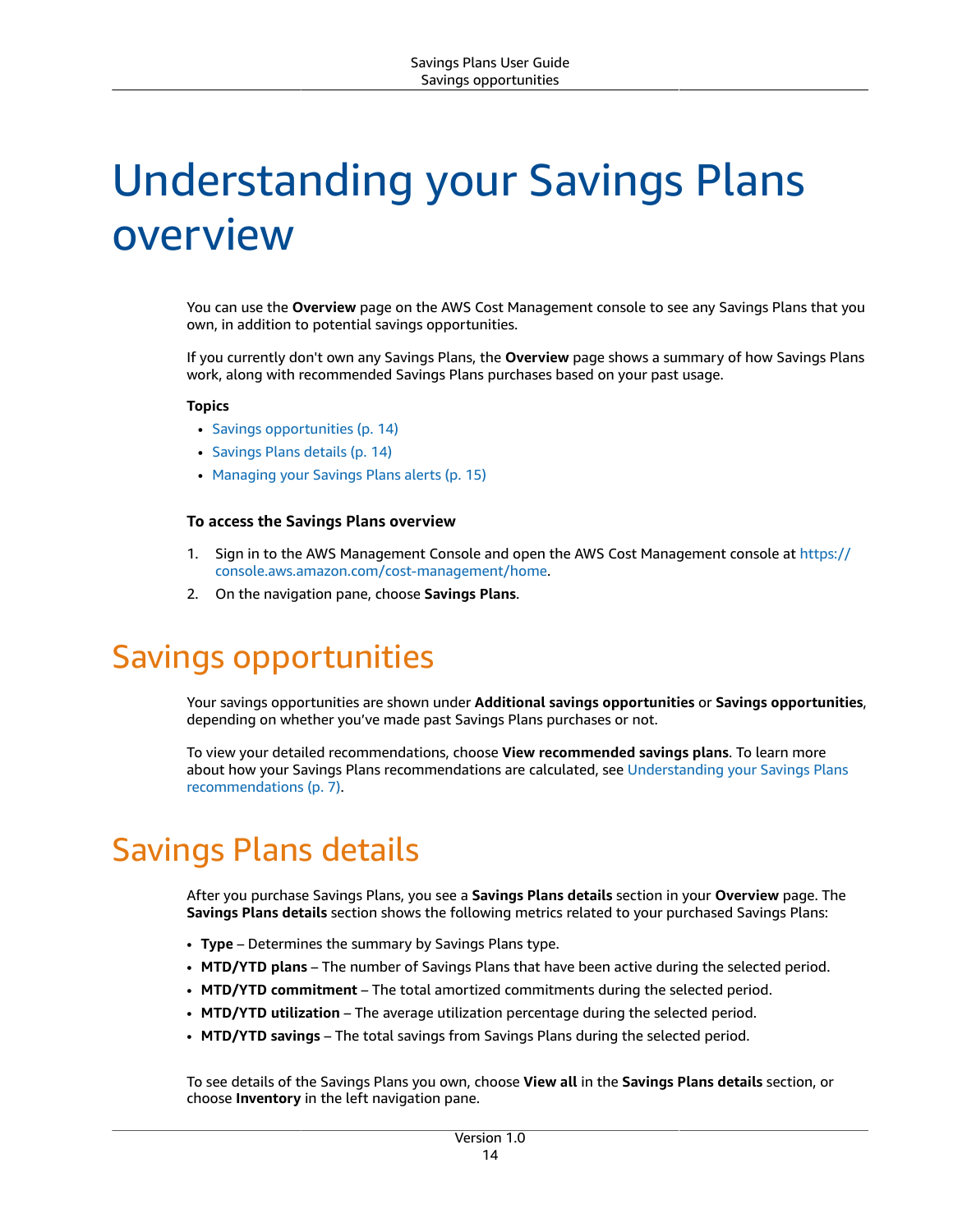# <span id="page-18-0"></span>Managing your Savings Plans alerts

You can track your Savings Plans expirations and upcoming queued Savings Plans in Cost Explorer. You can use Savings Plans alerts to receive advance email alerts 1, 7, 30, or 60 days before your Savings Plan expiration date, or in when a commitment is queued for purchase. These notifications also alert you on the expiration date, and can be sent to up to 10 email recipients.

For information about how to manage your Savings Plans alert subscriptions, see View, create, [update,](https://docs.aws.amazon.com/awsaccountbilling/latest/aboutv2/billing-example-policies.html) and delete [reservation](https://docs.aws.amazon.com/awsaccountbilling/latest/aboutv2/billing-example-policies.html) and Savings Plans alerts in the *AWS Billing User Guide*.

#### **To turn on Savings Plans expiration or queued purchases alerts**

- 1. Open the AWS Cost Management console at [https://console.aws.amazon.com/cost-management/](https://console.aws.amazon.com/cost-management/home) [home](https://console.aws.amazon.com/cost-management/home).
- 2. In the navigation pane, under **Savings Plans**, choose **Overview**.
- 3. Choose **Manage alert subscriptions**.
- 4. In the **Alert frequency** section, select all of the dates that you want to receive your alerts.
- 5. In the **Email recipients** section, enter your recipients' email addresses.
- 6. Choose **Save**.

AWS monitors your Savings Plans settings and automatically sends you alerts according to your preferences.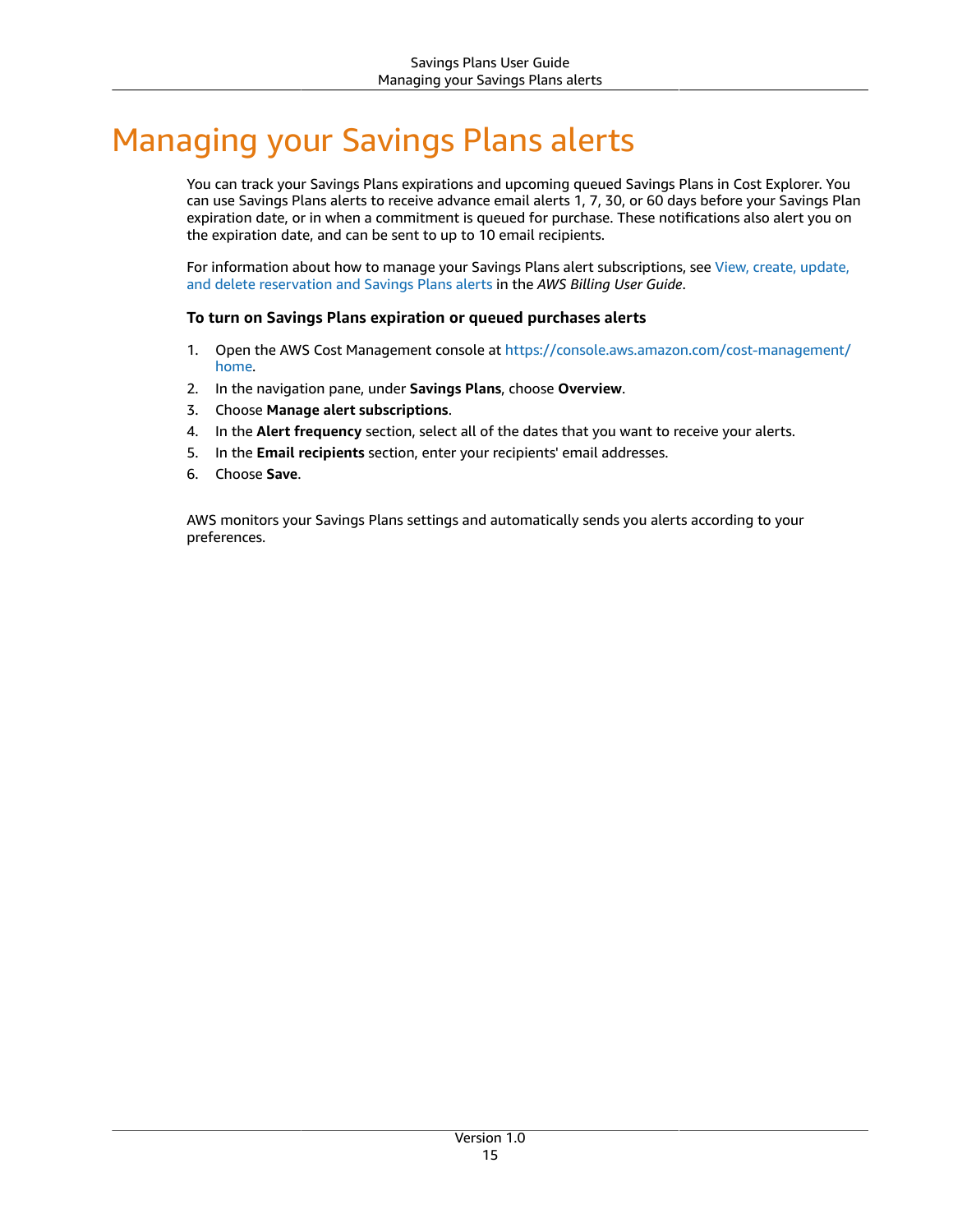# <span id="page-19-0"></span>Monitoring your Savings Plans

Monitoring is an important part of your Savings Plans usage. Understanding the Savings Plan that you own, how they are applying to your usage, and what usage is being covered are important parts of optimizing your costs with Savings Plans. You can monitor your usage in multiple forms.

#### **Topics**

- Using the [inventory \(p. 16\)](#page-19-1)
- Using the utilization [report \(p. 19\)](#page-22-0)
- Using your coverage [report \(p. 20\)](#page-23-0)
- [Using budgets \(p. 21\)](#page-24-0)

# <span id="page-19-1"></span>Using the inventory

The Savings Plans **Inventory** page shows a detailed overview of the Savings Plans that you own, or have queued for future purchase.

If you're a user in a member account of AWS Organizations, you can view the Savings Plans owned by your specific member account. If you're a user in the management account of an organization, you can either view Savings Plans that are owned only by the management account, or you can view Savings Plans that are owned by all accounts in your organization. You can change views by choosing **Account inventory** or **Organization inventory**.

#### **Note**

You can see your recently purchased Savings Plans in your **Account inventory** shortly after purchase. It might take longer for Savings Plans to appear in your **Organization inventory** view.

#### **Topics**

- Reviewing your Savings Plans [inventory \(p. 16\)](#page-19-2)
- Using queues to replace an expiring Savings [Plan \(p. 17\)](#page-20-0)
- Deleting a queued Savings [Plan \(p. 17\)](#page-20-1)
- [Downloading](#page-21-0) your Savings Plans rates (p. 18)
- Downloading your Savings Plans [inventory \(p. 18\)](#page-21-1)
- Viewing your utilization [report \(p. 18\)](#page-21-2)

### <span id="page-19-2"></span>Reviewing your Savings Plans inventory

You can use the **Inventory** page to review your purchased Savings Plans.

#### **To view your Inventory page**

- 1. Open the AWS Cost Management console at [https://console.aws.amazon.com/cost-management/](https://console.aws.amazon.com/cost-management/home) [home](https://console.aws.amazon.com/cost-management/home).
- 2. In the navigation pane, under **Savings Plans**, choose **Inventory**.

The Savings Plans table shows the following information for your purchased Savings Plans:

- **Savings Plan ID** The unique identifier for each individual Savings Plan.
- **Account ID** The account ID that owns the particular Savings Plan. This column only appears in the **Organization inventory** view.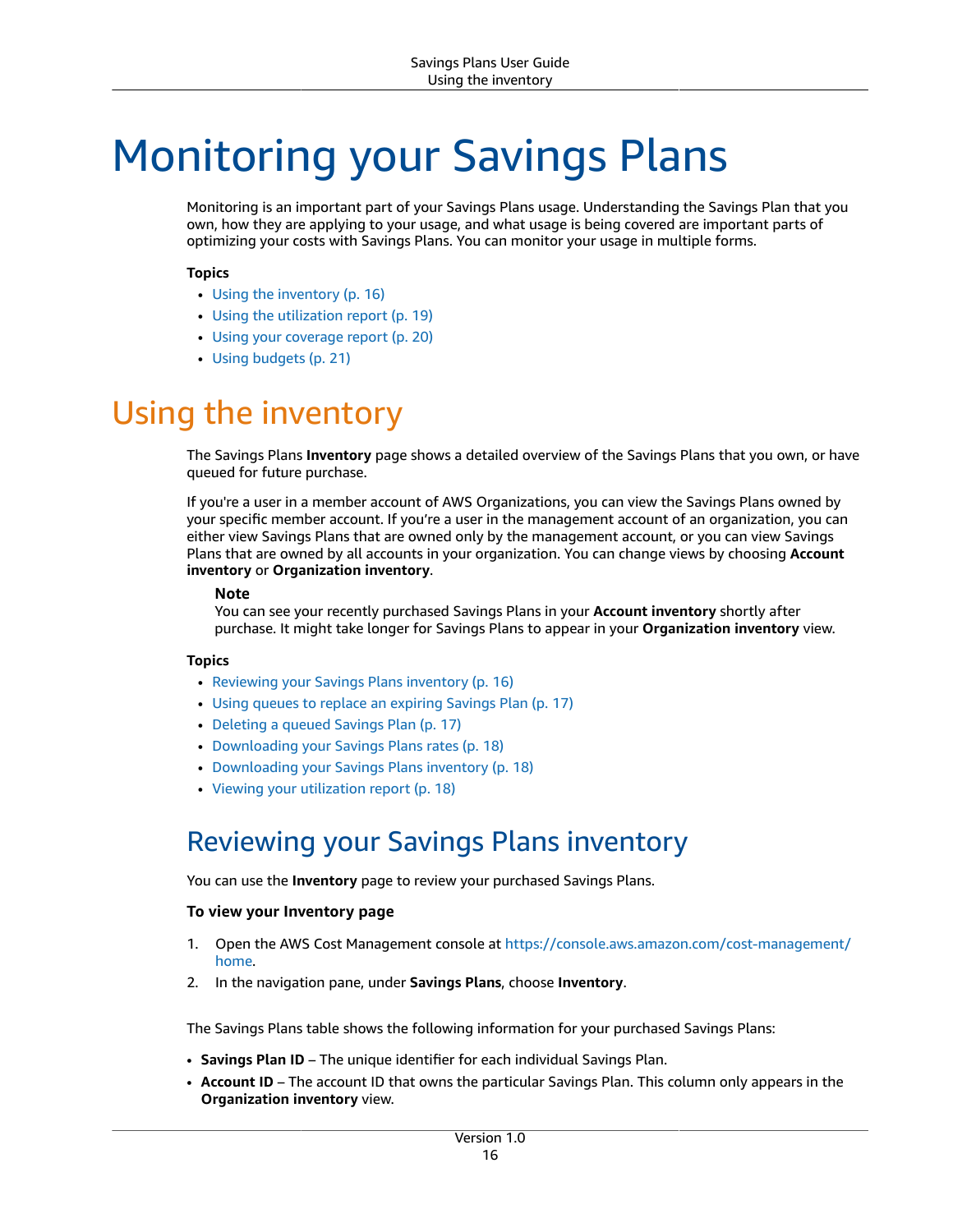- **Type** The type of Savings Plan.
- **Instance family** The instance family that your Savings Plan is committed to. This only applies to the EC2 Instance Savings Plans type.
- **Region** The AWS Region that your Savings Plan is committed to. This only applies to the EC2 Instance Savings Plans type.
- **Hourly commitment** The hourly committed spend for the particular Savings Plan.
- **MTD net savings** The actual savings amount compared to On-Demand, based on the usage of the particular Savings Plan commitment. This column only appears in the **Organization inventory** view.
- **Status** The status of each Savings Plan. For example, active, queued, etc.
- **Start date** The date when the Savings Plan commitment started.
- **End date** The date when the Savings Plan commitment ends.

### <span id="page-20-0"></span>Using queues to replace an expiring Savings Plan

If your active Savings Plans are nearing expiration, you can queue a purchase to start as soon as the active Savings Plans expire. This helps ensure that you have continuous Savings Plans coverage.

#### **To queue a Savings Plan purchase to replace an expiring Savings Plan**

- 1. Open the AWS Cost Management console at [https://console.aws.amazon.com/cost-management/](https://console.aws.amazon.com/cost-management/home) [home](https://console.aws.amazon.com/cost-management/home).
- 2. In the navigation pane, under **Savings Plans**, choose **Inventory**.
- 3. Select the reference Savings Plan using the check box.

You can only select one Savings Plan at a time. The selected Savings Plan must be in active status.

- 4. Choose **Actions**.
- 5. Choose **Renew Savings Plan**.
- 6. (Alternative) Choose the reference Savings Plan.
	- On the **Savings Plan details** page, choose **Renew Savings Plan**.

#### **Note**

**Renew Savings Plan** renews your plan with the same configuration, and fees are charged using the current Savings Plan rate. This automatically sets the new Savings Plan start date to be one second after the reference Savings Plan expiration. You might want to change your commitment amount depending on changes in your usage or Savings Plans rates from the time you purchased the reference Savings Plan.

7. On the **Cart** page, choose **Submit order**.

<span id="page-20-1"></span>To learn more about the **Cart** page, see [Reviewing](#page-15-0) and finalizing purchases [\(p. 12\).](#page-15-0)

### Deleting a queued Savings Plan

You can use queued Savings Plans to have continued coverage for your On-Demand usage. However, we understand that your preferences might change as the start date approaches. You can delete your queued purchased using the following process.

#### **To delete a queued Savings Plan purchase**

- 1. Open the AWS Cost Management console at [https://console.aws.amazon.com/cost-management/](https://console.aws.amazon.com/cost-management/home) [home](https://console.aws.amazon.com/cost-management/home).
- 2. On the navigation pane, choose **Inventory** under the **Savings Plans** section.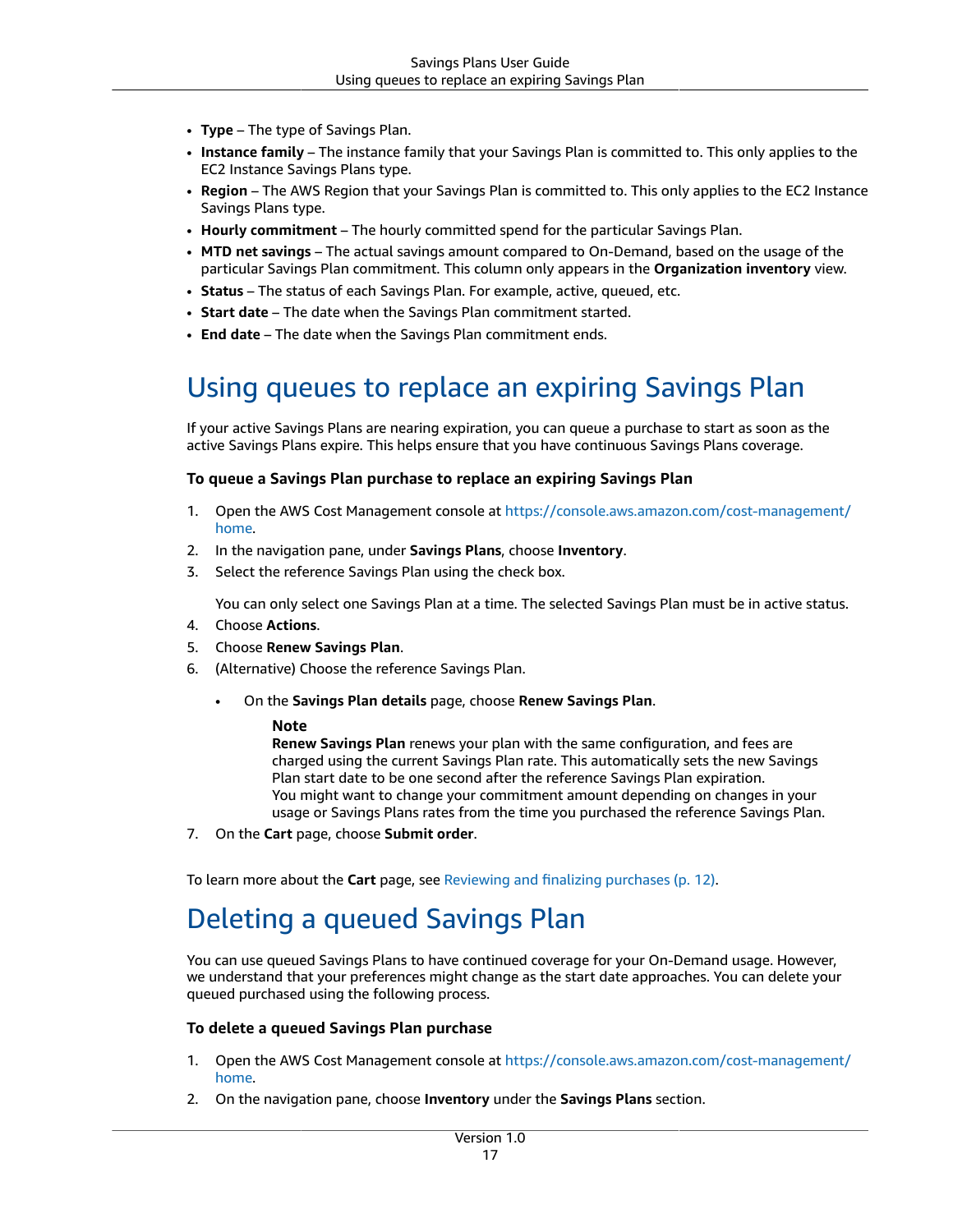3. Select the queued Savings Plans to delete.

The status must be marked as Queued.

- 4. Choose **Actions**.
- 5. Choose **Delete queued Savings Plans**.
- 6. (Alternative) Choose the queued Savings Plan.
	- On the **Savings Plan details** page, choose **Delete queued Savings Plan**.
- 7. In the pop-up window, choose **Delete**.

### <span id="page-21-0"></span>Downloading your Savings Plans rates

You can download a CSV file with detailed information for each Savings Plan you own. The file might take longer to download for Compute Savings Plans.

#### **To download your Savings Plans rates file**

- 1. Open the AWS Cost Management console at [https://console.aws.amazon.com/cost-management/](https://console.aws.amazon.com/cost-management/home) [home](https://console.aws.amazon.com/cost-management/home).
- 2. In the navigation pane, under **Savings Plans**, choose **Inventory**.
- 3. In the **Savings Plans** section, choose **Savings Plans ID**.
- 4. On the **Savings Plans details page**, choose **Download Savings Plans Rates**.

### <span id="page-21-1"></span>Downloading your Savings Plans inventory

You can download a CSV file with all of the detailed information for Savings Plans in your Savings Plans table.

#### **To download your Savings Plans inventory file**

- 1. Open the AWS Cost Management console at [https://console.aws.amazon.com/cost-management/](https://console.aws.amazon.com/cost-management/home) [home](https://console.aws.amazon.com/cost-management/home).
- 2. In the navigation pane, under **Savings Plans**, choose **Inventory**.
- 3. In the **Savings Plans** section, choose **Download CSV**.

You can download all Savings Plans on your **Inventory** page, or select any number of Savings Plans before downloading the CSV file.

### <span id="page-21-2"></span>Viewing your utilization report

You can see your Savings Plan utilization report to understand how your Savings Plans applied to your usage over the configured time period. For more information about how to understand your report, see Using the [utilization](#page-22-0) report [\(p. 19\).](#page-22-0)

#### **To view your utilization report**

- 1. Open the AWS Cost Management console at [https://console.aws.amazon.com/cost-management/](https://console.aws.amazon.com/cost-management/home) [home](https://console.aws.amazon.com/cost-management/home).
- 2. In the navigation pane, under **Savings Plans**, choose **Inventory**.
- 3. In the **Savings Plans** section, choose the relevant **Savings Plan ID**.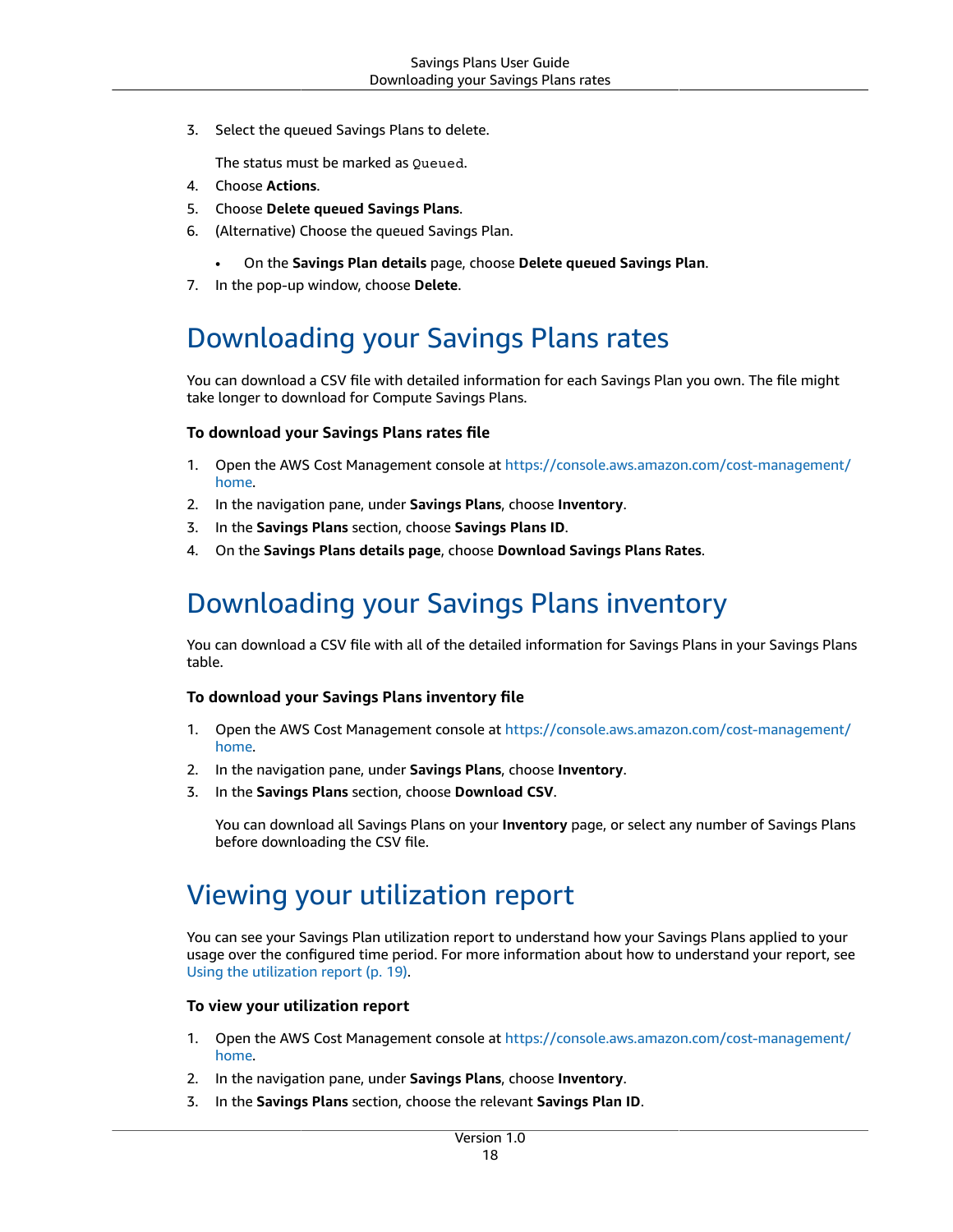4. In the **Savings Plan details**, choose **View utilization report**.

# <span id="page-22-0"></span>Using the utilization report

Savings Plans utilization shows you the percentage of your Savings Plans commitment that you're using across your On-Demand usage. You can use your Savings Plans utilization report to visually understand how your Savings Plans apply to your usage over the configured time period. Along with a visualized graph, the report shows high-level metrics based on your selected Savings Plan, filters, and lookback periods. Utilization is calculated based on how your Savings Plans applied to your usage over the lookback period.

For example, if you have a \$10/ hour commitment, and your usage billed with Savings Plans rates totals to \$9.80 for the hour, your utilization for that hour is 98 percent.

#### **Topics**

- [Understanding](#page-22-1) your metrics (p. 19)
- Analyzing your utilization report [calculations \(p. 19\)](#page-22-2)
- [Downloading](#page-22-3) your utilization report (p. 19)

### <span id="page-22-1"></span>Understanding your metrics

You can find high-level metrics in the **Utilization report** section.

- **On-Demand Spend Equivalent** The amount you would have spent on the same usage if you didn't commit to Savings Plans. This amount is the equivalent On-Demand cost based on current On-Demand rates.
- **Savings Plans spend** Your Savings Plans commitment spend over the lookback period.
- **Total Net Savings** The amount you saved using Savings Plans commitments over the selected time period, compared to the On-Demand cost estimate.

### <span id="page-22-2"></span>Analyzing your utilization report calculations

You can see your Savings Plans utilization at an hourly, daily, or monthly granularity, based on your lookback period. You can customize your filters by Savings Plans type, member account, AWS Region, and instance family in the **Filters** section.

If you're a user in a management account, you can see the aggregated utilization for the entire Consolidated Billing family.

### <span id="page-22-3"></span>Downloading your utilization report

You can download a CSV file of your Savings Plans utilization report data.

#### **To download your utilization report**

- 1. Open the AWS Cost Management console at [https://console.aws.amazon.com/cost-management/](https://console.aws.amazon.com/cost-management/home) [home](https://console.aws.amazon.com/cost-management/home).
- 2. On the navigation pane, choose **Savings Plans**.
- 3. In the left pane, choose **Utilization report**.
- 4. Choose **Download CSV**.
- 5. Choose either **chart data** or **table data**.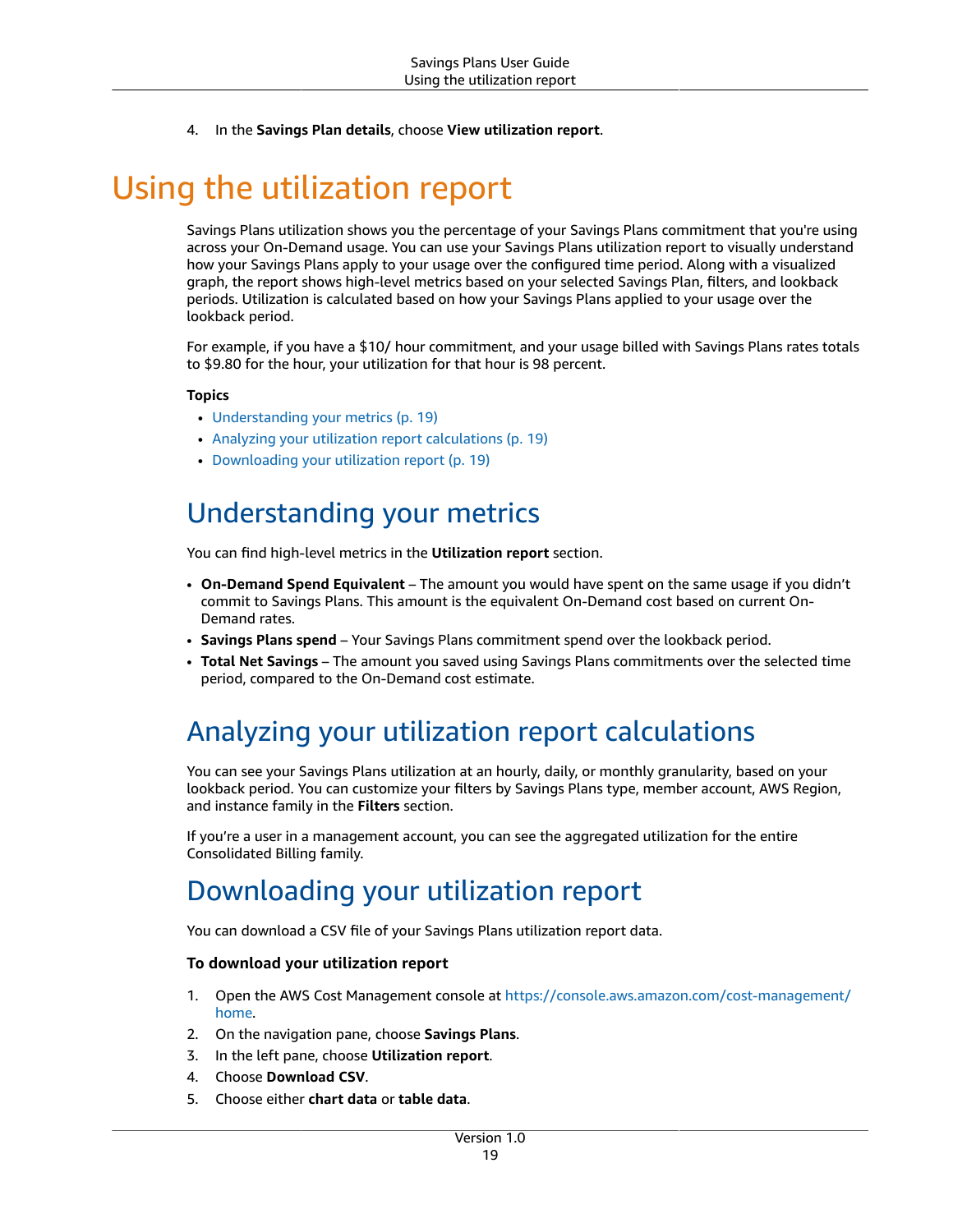## <span id="page-23-0"></span>Using your coverage report

The Savings Plans coverage report shows how much of your eligible spend was covered by your Savings Plans, based on the selected time period.

#### **Topics**

- [Understanding](#page-23-1) your metrics (p. 20)
- Analyzing your coverage report [calculations \(p. 20\)](#page-23-2)
- Download your coverage [report \(p. 20\)](#page-23-3)

### <span id="page-23-1"></span>Understanding your metrics

You can find the following high-level metrics in the **Coverage report** section:

- **Average Coverage** The aggregated Savings Plans coverage percentage based on the selected filters and look-back period.
- **Additional potential savings** Your potential savings amount based on your Savings Plans recommendations. This is shown as a monthly amount.
- **On-Demand spend not covered** The amount of eligible savings spend that was not covered by Savings Plans or Reserved Instances over the lookback period.

### <span id="page-23-2"></span>Analyzing your coverage report calculations

Coverage is calculated as:

(On-Demand equivalent of usage covered by your Savings Plans)

÷

(On-Demand equivalent usage covered by your Savings Plans + Savings Plans eligible amount that was billed at On-Demand rates)

For example, if you are running 10 identical instances with an On-Demand price of \$1.00/hour, and 9 of the 10 instances that you're running are covered by your Savings Plans commitment, your coverage would be 90 percent.

(9 Savings Plans covered instance \* \$1.00/hour OD rate)

÷

(9 Savings Plans covered instances \* \$1.00/hour OD rate + 1 On-Demand Instance \* \$1.00/hour OD rate)

You can see your usage at an hourly, daily, or monthly granularity. Usage is calculated using your selected lookback period. You can customize your filters by member account, AWS Region, instance family, and service in the **Filters** section.

If you're a user in the management account, you can see the aggregated coverage for the entire Consolidated Billing family.

### <span id="page-23-3"></span>Download your coverage report

You can download a CSV file of your Savings Plans coverage report data.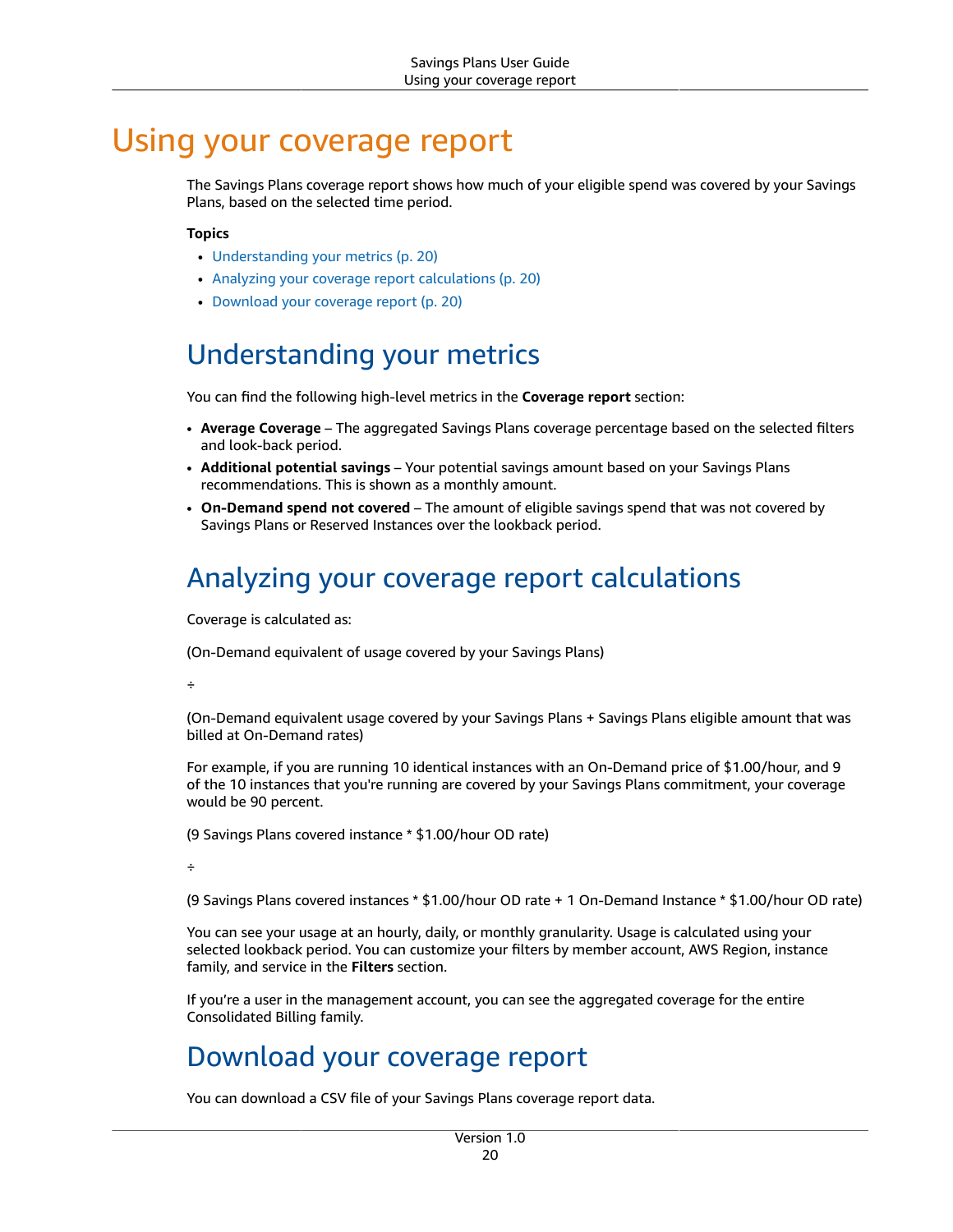#### **To download your coverage report**

- 1. Open the AWS Cost Management console at [https://console.aws.amazon.com/cost-management/](https://console.aws.amazon.com/cost-management/home) [home](https://console.aws.amazon.com/cost-management/home).
- 2. In the navigation pane, choose **Savings Plans**.
- 3. In the left pane, choose **Coverage report**.
- 4. Choose **Download CSV**.
- 5. Choose either **chart data** or **table data**.

# <span id="page-24-0"></span>Using budgets

You can use AWS Budgets to set budgets for your Savings Plan utilization, coverage, and costs. You can track your costs as you continue to optimize through AWS.

For more information, see [Managing](https://docs.aws.amazon.com/awsaccountbilling/latest/aboutv2/budgets-managing-costs.html) Your Costs with AWS Budgets in the *AWS Billing User Guide*.

### <span id="page-24-1"></span>Creating a Savings Plans budget

Use this procedure to create a budget for Savings Plans utilization or Savings Plans coverage.

#### **To create a Savings Plans budget**

- 1. Sign in to the AWS Management Console and open the AWS Cost Management console at [https://](https://console.aws.amazon.com/cost-management/home) [console.aws.amazon.com/cost-management/home.](https://console.aws.amazon.com/cost-management/home)
- 2. In the navigation pane, choose **Budgets**.
- 3. At the top of the page, choose **Create budget**.
- 4. For **Select budget type**, choose **Savings Plans budget**.
- 5. Choose **Set up your budget**.
- 6. For **Name**, enter the name of your budget. Your budget name must be unique within your account and can use A-Z, a-z, spaces, and the following characters:

 $\ldots$  : /=+-%@

- 7. For **Period**, choose how often you want the budget to reset the actual and forecasted spend. Choose **Daily** for every day, **Monthly** for every month, **Quarterly** for every three months, or **Annually** for every year. All budget times are in UTC.
- 8. For **Savings Plans budget type**, choose what you want the budget to track.

**Savings Plans Utilization** is how much of your Savings Plans you've used.

**Savings Plans Coverage** is how much of your usage a Savings Plan covers.

- 9. For **Utilization threshold**, enter the utilization percentage that you want AWS to notify you at. For example, for a utilization budget where you want to stay above 90 percent Savings Plans utilization, enter **90**, and the budget notifies you when your overall Savings Plans utilization goes below 90 percent.
- 10. For **Coverage threshold**, enter the coverage percentage that you want AWS to notify you at. For example, for a coverage budget where you want to stay above 80 percent, enter **80**. Budget notifies you when your overall coverage goes below 80 percent.
- 11. (Optional) Under **Budget parameters (optional)**, for **Filtering**, choose one or more of the [available](https://docs.aws.amazon.com/awsaccountbilling/latest/aboutv2/budgets-create-filters.html) [filters.](https://docs.aws.amazon.com/awsaccountbilling/latest/aboutv2/budgets-create-filters.html) Your choice of budget type determines the set of filters that is displayed on the console.
- 12. Choose **Configure alerts**. You can configure one alert only for a Savings Plans budget.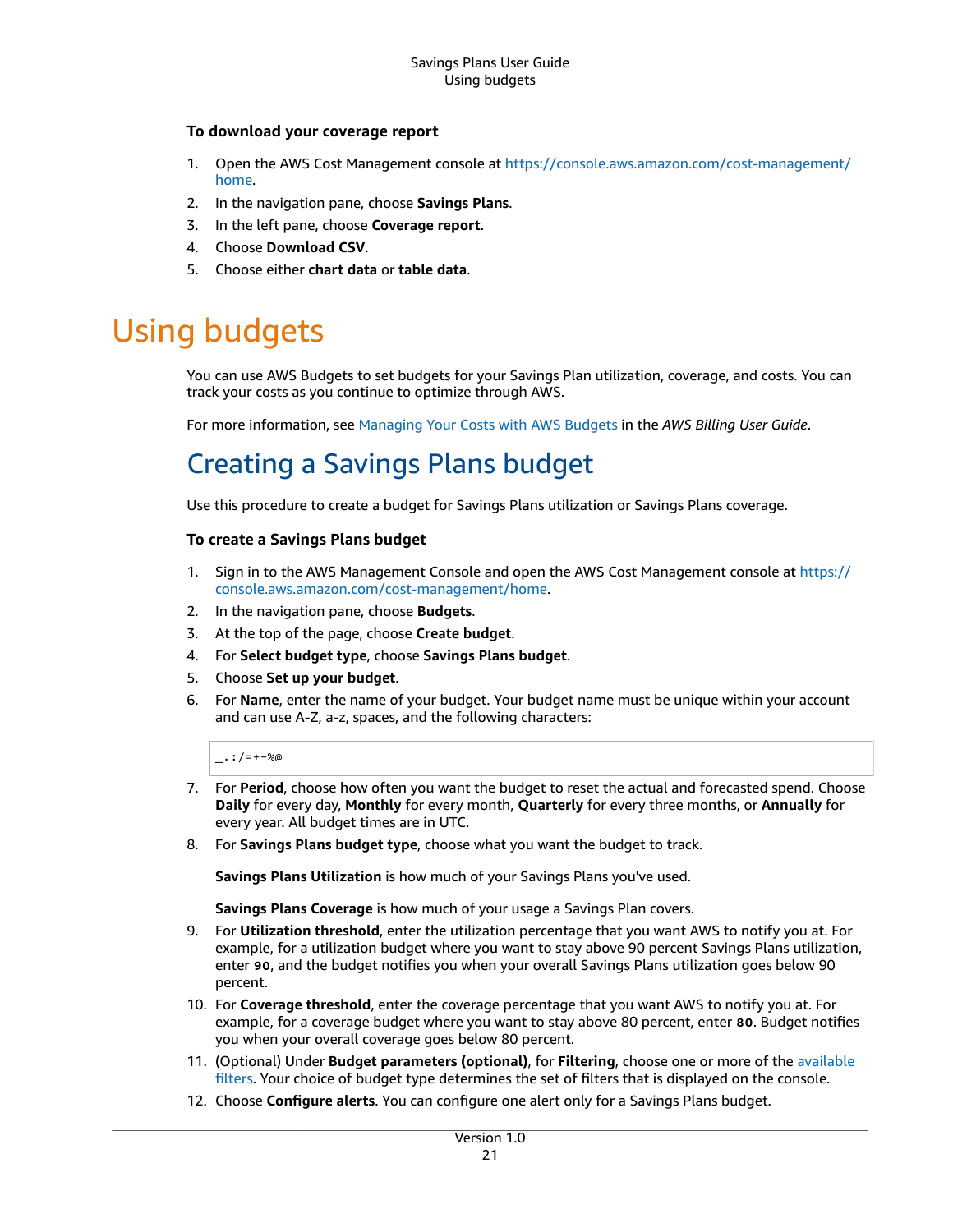13. (Optional) For **Email contacts**, enter the email addresses that you want the notifications to be sent to, and choose **Add email contact**. Separate multiple email addresses with a comma. A notification can have up to 10 email addresses.

To receive a notification, you must specify an email address. You can also specify an Amazon SNS topic.

14. (Optional) For **SNS topic ARN**, enter the Amazon Resource Name (ARN) for your Amazon SNS topic, and then choose **Verify**.

If you want to use an Amazon SNS topic for your notification but don't have one, see [Create](https://docs.aws.amazon.com/sns/latest/dg/CreateTopic.html) a Topic in the *Amazon Simple Notification Service Developer Guide*.

AWS verifies that your budget has permission to send notifications to your Amazon SNS topic by sending a test email to your Amazon SNS topic. If the Amazon SNS topic ARN is valid but the **Verify** step fails, check the Amazon SNS topic policy to make sure that it allows your budget to publish to that topic.

For a sample policy and instructions on granting your budget permissions, see [Creating](https://docs.aws.amazon.com/awsaccountbilling/latest/aboutv2/budgets-sns-policy.html) an Amazon SNS Topic for Budget [Notifications.](https://docs.aws.amazon.com/awsaccountbilling/latest/aboutv2/budgets-sns-policy.html) A notification can be subscribed to only one Amazon SNS topic.

15. Choose **Confirm budget**.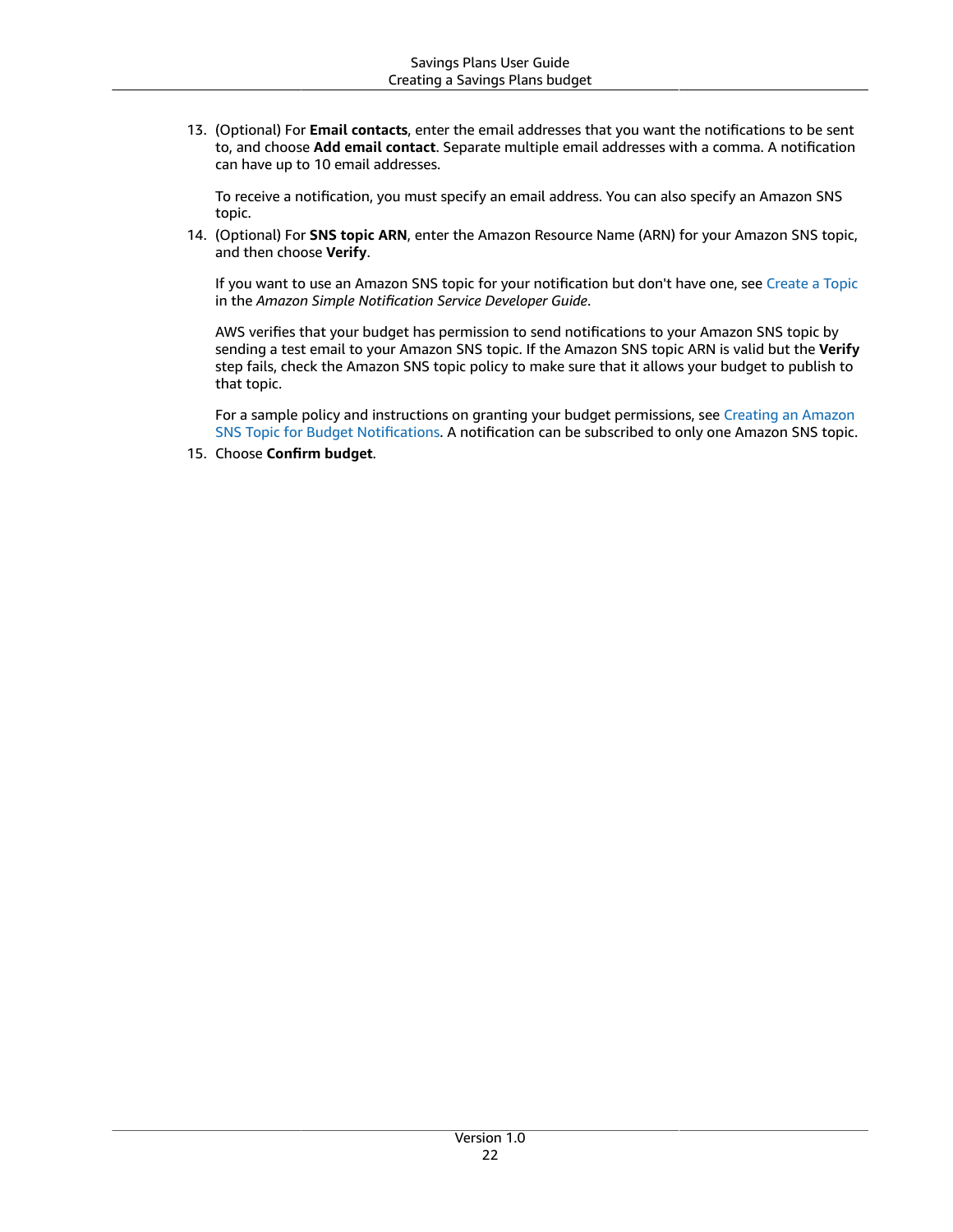# <span id="page-26-0"></span>Understanding how Savings Plans apply to your AWS usage

If you have active Savings Plans, they apply automatically to your eligible AWS usage to reduce your bill.

# <span id="page-26-1"></span>Calculating bills with Savings Plans

Savings Plans apply to your usage after the Amazon EC2 Reserved Instances (RI) are applied.

Your current Savings Plans are grouped together and applied to the eligible usage. **EC2 Instance Savings Plans** are applied before **Compute Savings Plans** because **Compute Savings Plans** have broader applicability.

In a *Consolidated Billing Family*, Savings Plans are applied first to the owner account's usage, and then to other accounts' usage. This occurs only if you have sharing enabled.

We calculate your potential savings percentages of each combination of eligible usage. This percentage compares the Savings Plans rates with your current On-Demand rates. Your Savings Plans are applied to your highest savings percentage first. If there are multiple usages with equal savings percentages, Savings Plans are applied to the first usage with the lowest Savings Plans rate. Savings Plans continue to apply until there are no more remaining usages, or your commitment is exhausted. Any remaining usage is charged at the On-Demand rates.

## <span id="page-26-2"></span>Savings Plans example

The rates in these examples are illustrative only. In this example, you have the following usage in a single hour:

- 4x r5.4xlarge Linux, shared tenancy instances in us-east-1, running for the duration of a full hour
- 1x m5.24xlarge Windows, dedicated tenancy instance in us-east-1, running for the duration of a full hour
- 400 vCPU and 1,600 GB of Fargate usage in us-west-1
- 1 million requests for 512 MB (0.5 GB) memory of AWS Lambda usage in us-east-2, lasting for 3 seconds each

|                     | <b>On-Demand</b><br>rate | Compute<br><b>Savings Plans</b><br>rate | <b>Savings</b><br>percentage<br>(off On-<br>Demand) | <b>EC2 Instance</b><br><b>Savings Plans</b><br>rate | <b>Savings</b><br>percentage<br>(off On-<br>Demand) |
|---------------------|--------------------------|-----------------------------------------|-----------------------------------------------------|-----------------------------------------------------|-----------------------------------------------------|
| r5.4xlarge<br>Linux | \$1.00                   | \$0.70                                  | 30%                                                 | \$0.60                                              | 40%                                                 |
| Fargate vCPU        | \$0.04                   | \$0.03                                  | 25%                                                 | N/A                                                 | N/A                                                 |
| Fargate GB          | \$0.004                  | \$0.003                                 | 25%                                                 | N/A                                                 | N/A                                                 |

#### **Pricing example**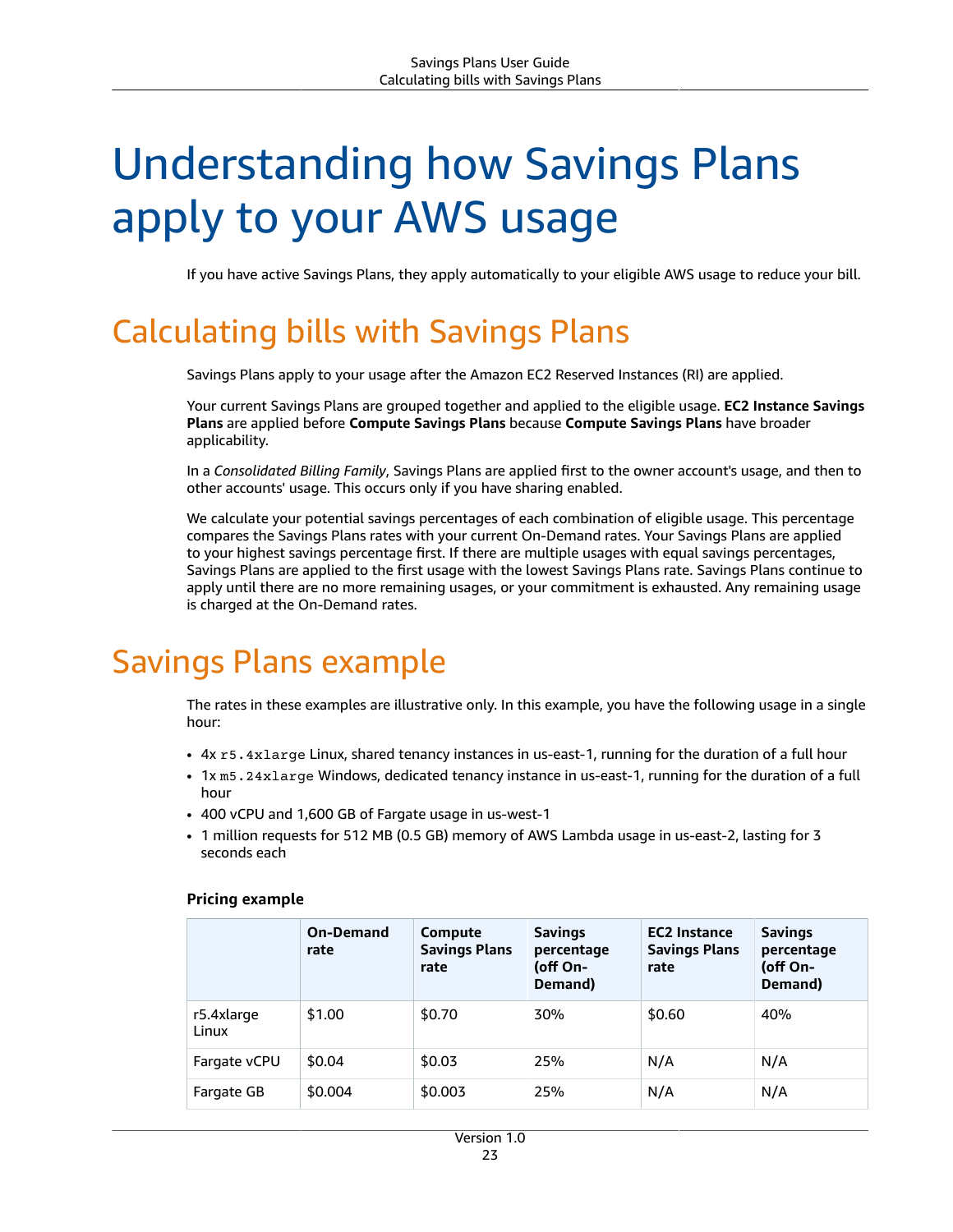|                                         | <b>On-Demand</b><br>rate | Compute<br><b>Savings Plans</b><br>rate | <b>Savings</b><br>percentage<br>(off On-<br>Demand) | <b>EC2 Instance</b><br><b>Savings Plans</b><br>rate | <b>Savings</b><br>percentage<br>(off On-<br>Demand) |
|-----------------------------------------|--------------------------|-----------------------------------------|-----------------------------------------------------|-----------------------------------------------------|-----------------------------------------------------|
| m5.24xlarge<br><b>Windows</b>           | \$10.00                  | \$8.20                                  | 18%                                                 | \$7.80                                              | 22%                                                 |
| Lambda<br>duration (per<br>GB/sec)      | \$0.000015               | \$0.00001275                            | 15%                                                 | N/A                                                 | N/A                                                 |
| Lambda<br>requests (per<br>1M requests) | \$0.20                   | \$0.20                                  | 0%                                                  | N/A                                                 | N/A                                                 |

This example assumes one-year duration, partial upfront Savings Plans matching the configuration of your usage. Rates and discount percentages are hypothetical for simplification.

#### **Example scenarios**

- [Scenario](#page-27-0) 1: Savings Plans apply to all usage [\(p. 24\)](#page-27-0)
- [Scenario](#page-27-1) 2: Savings Plans apply to some usag[e \(p. 24\)](#page-27-1)
- Scenario 3: Savings Plans apply to some usage, across [products \(p. 24\)](#page-27-2)
- Scenario 4: Savings Plans and EC2 reserved [instances](#page-28-0) apply to the usage [\(p. 25\)](#page-28-0)
- [Scenario](#page-28-1) 5: Multiple Savings Plans apply to the usag[e \(p. 25\)](#page-28-1)

### <span id="page-27-0"></span>Scenario 1: Savings Plans apply to all usage

You purchase a one-year, partial upfront Compute Savings Plan with a \$50.00/hour commitment.

Your Savings Plan covers all of your usage because multiplying each of your usages by the equivalent Compute Savings Plans is \$47.13. This is still less than the \$50.00/hour commitment.

<span id="page-27-1"></span>Without Savings Plans, you would be charged at On-Demand rates in the amount of \$59.10.

### Scenario 2: Savings Plans apply to some usage

You purchase a one-year, partial upfront Compute Savings Plan with a \$2.00/hour commitment.

In any hour, your Savings Plans apply to your usage starting with the highest discount percentage (30 percent).

Your \$2.00/hour commitment is used to cover approximately 2.9 units of this usage. The remaining 1.1 units are charged at On-Demand rates, resulting in \$1.14 of On-Demand charges for r5.

The Fargate m5.24xlarge and Lambda usage are also charged at On-Demand rates, resulting in \$55.10 of On-Demand charges. The total On-Demand charges for this usage are \$56.24.

### <span id="page-27-2"></span>Scenario 3: Savings Plans apply to some usage, across products

You purchase a one-year, partial upfront Compute Savings Plan with a \$19.60/hour commitment.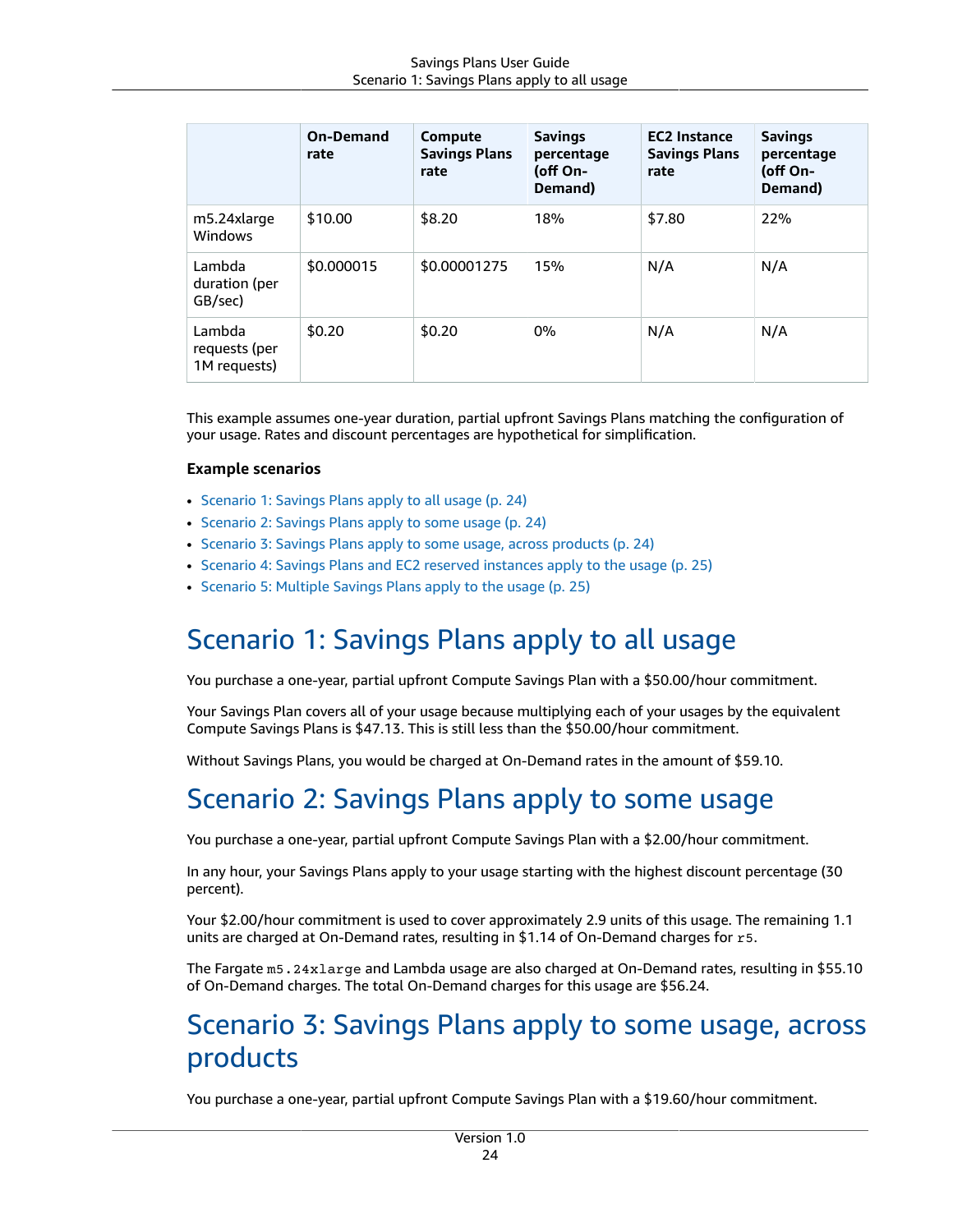Your Savings Plans are first applied to the r5.4xlarge because it has the highest discount percentage (30 percent).

Savings Plans apply to the Fargate usage next because it has the next highest discount percentage (25 percent). Savings Plans apply to memory (GB) before compute (vCPU) because it has the lower Savings Plans rate. The hourly commitment of \$19.60 is met, and the remaining usage is charged at On-Demand rates.

The m5.24xlarge and Lambda usage on On-Demand charges are \$32.70.

### <span id="page-28-0"></span>Scenario 4: Savings Plans and EC2 reserved instances apply to the usage

You purchase a one-year, partial upfront Compute Savings Plan with an \$18.20/hour commitment. You have two EC2 Reserved Instances (RI) for r5.4xlarge Linux shared tenancy in us-east-1.

First, the RI covers two of the r5.4xlarge instances. Then, the Savings Plans rate is applied to the remaining r5.4xlarge and the Fargate usage, which exhausts the hourly commitment of \$18.20.

The m5.24xlarge and Lambda usage On-Demand charges are \$32.70.

### <span id="page-28-1"></span>Scenario 5: Multiple Savings Plans apply to the usage

You purchase a one-year, partial upfront EC2 Instance Family Savings Plan for the r5 family in us-east-1 with a \$3.00/hour commitment. You also have a one-year, partial upfront Compute Savings Plan with a \$16.80/hour commitment.

Your EC2 Instance Family Savings Plan (r5, us-east-1) covers all of the r5.4xlarge usage because multiplying the usage by the EC2 Instance Family Savings Plan rate is \$2.40. This is less than the \$3.00/ hour commitment.

Next, the Compute Savings Plan is applied to the Fargate usage because it has the highest discount percentage (25 percent) of the remaining usage. Savings Plans apply to memory (GB) before compute (vCPU) because memory has the lower Savings Plans rate. The hourly commitment of \$16.80 is met, and the remaining usage is charged at On-Demand rates.

The m5.24xlarge and Lambda usage On-Demand charges are \$32.70.

For more information, see [Understanding Consolidated Bills](https://docs.aws.amazon.com/awsaccountbilling/latest/aboutv2/con-bill-blended-rates.html#cb_savingsplans) in the *AWS Billing and Cost Management User Guide*.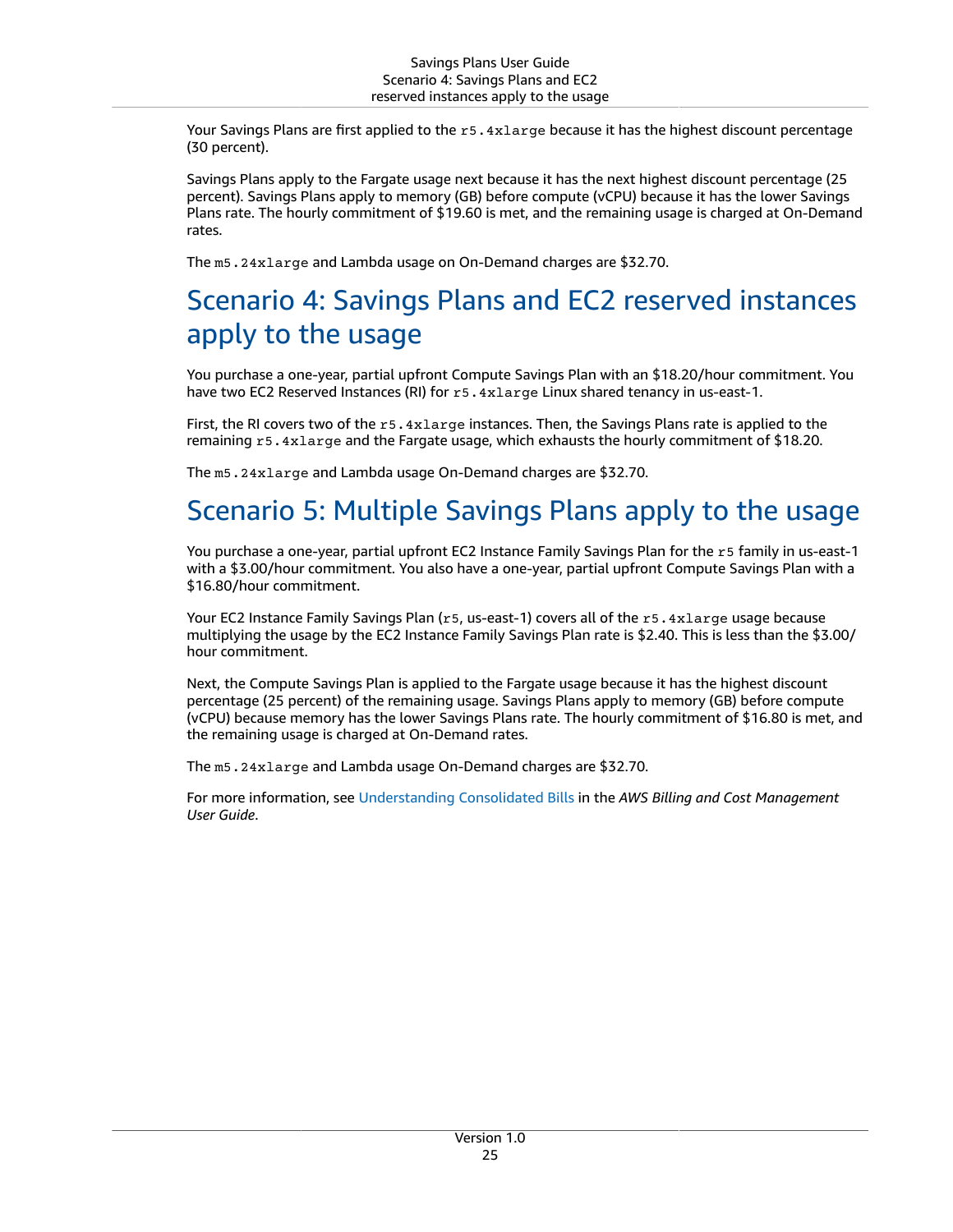# <span id="page-29-0"></span>Automating Savings Plans with Amazon EventBridge

EventBridge helps you automate your AWS services and respond automatically to system events such as application availability issues or resource changes. Events from AWS services are delivered to EventBridge in near-real time. Events are emitted on a best-effort basis. Based on the rules you create, EventBridge calls one or more target actions when an event matches the values that you specify in a rule.

The actions that can be automatically triggered include the following:

- Invoking an AWS Lambda function
- Invoking Amazon EC2 Run Command
- Relaying the event to Amazon Kinesis Data Streams
- Activating an AWS Step Functions state machine
- Notifying an Amazon SNS topic or an AWS SMS queue

Some examples of using CloudWatch Events with Savings Plans include:

- Activating a Lambda function when a Savings Plan retires.
- Notifying an Amazon SNS topic when a Savings Plan is marked payment-failed or active.

For more information, see the Amazon [CloudWatch](https://docs.aws.amazon.com/AmazonCloudWatch/latest/events/) Events User Guide.

### <span id="page-29-1"></span>Sample events from Savings Plans

This section includes example events from Savings Plans. Savings Plans generate two types of events. State change events that are triggered upon state changes, and state change alerts events that notify an upcoming state change that will occur in one or seven days.

### <span id="page-29-2"></span>Savings Plans state change event

Savings Plans state changes are generated when a Savings Plan transitions from one state to another. For example, payment-pending state changes to active, or an active state changes to retired.

```
{"version": "0",
  "id": "999cccaa-eaaa-0000-1111-123456789012",
"detail-type": "Savings Plans State Change",
  "source": "aws.savingsplans",
"account": "123456789012",
 "time": "2020-09-16T20:43:05Z",
"region": "us-east-1",
  "resources": ["arn:aws:savingsplans::123456789012:savingsplan/07ec53ab-91c3-4ac5-
bde6-79fd53192252"],
"detail": {
     "severity": "INFO",
     "previousState" : "payment-pending"
     "currentState": "active",
```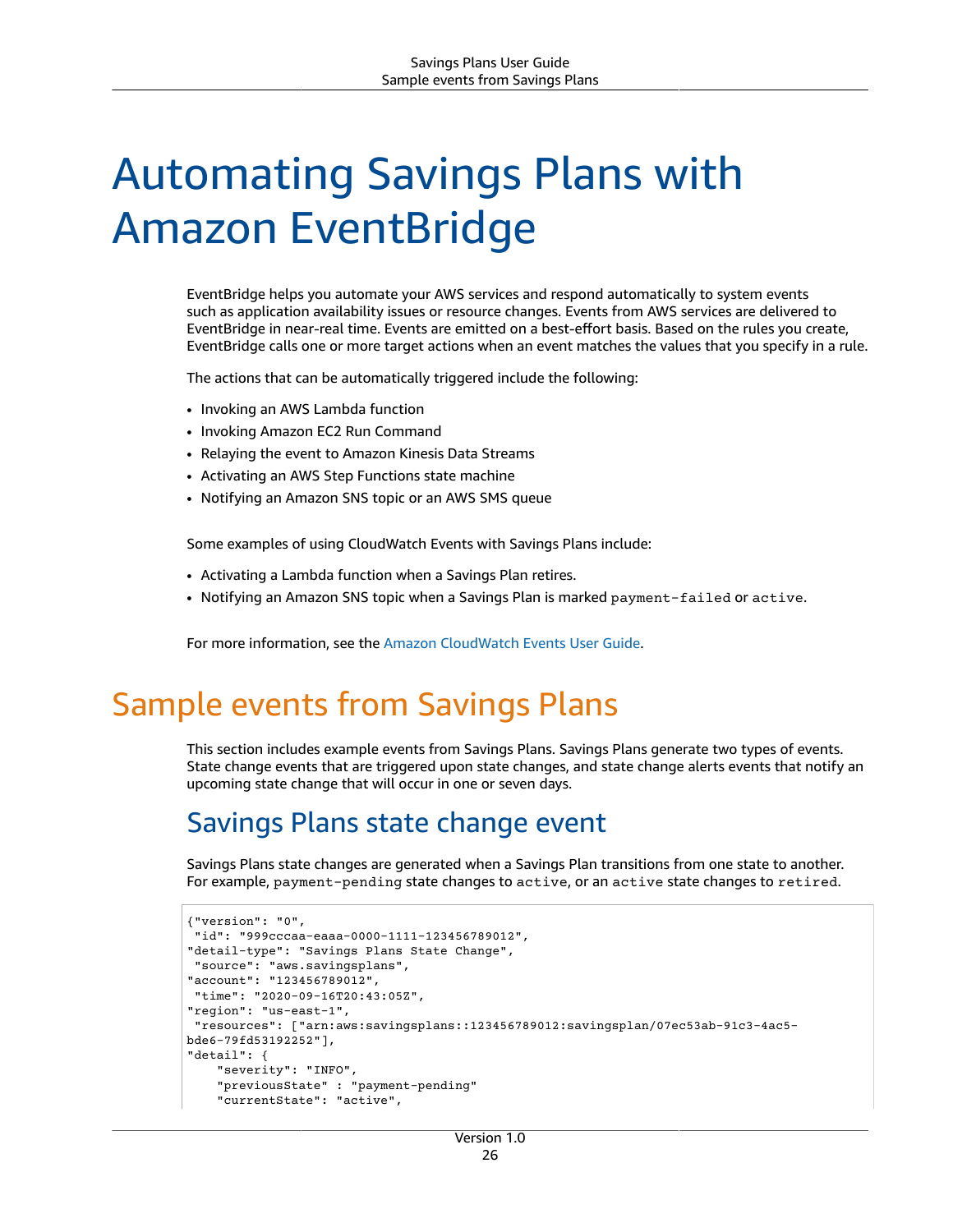```
 "message": "PaymentSuccessful" 
 }
```
}

The state change event contains fields for resources (Savings Plans ARNs), previous state, current state, severity, and message.

| previousState   | currentState    | severity     | message                       |
|-----------------|-----------------|--------------|-------------------------------|
| queued          | payment-pending | <b>INFO</b>  | QueuedPurchaseFulfillment     |
| queued          | payment-failed  | <b>ERROR</b> | LimitExceededException        |
|                 |                 |              | or                            |
|                 |                 |              | SavingsPlanOfferingNotAvailab |
| queued          | queued-deleted  | <b>INFO</b>  | SavingsPlanQueuedDeleted      |
| payment-pending | active          | <b>INFO</b>  | PaymentSuccessful             |
| payment-pending | payment-failed  | <b>ERROR</b> | LimitExceededException        |
|                 |                 |              | or                            |
|                 |                 |              | PaymentUnsuccessful           |
| active          | retired         | <b>INFO</b>  | SavingsPlanExpiration         |

#### **Possible values for state change events**

### <span id="page-30-0"></span>Savings Plans state change alert event

Savings Plans state change alerts are generated when a Savings Plan transitions from the queued state to active, or active to retired in one or seven days. This is a proactive notification to alert you if any Savings Plan is retiring, or a queued state is fulfilled.

```
{"version": "0",
  "id": "999cccaa-eaaa-0000-1111-123456789012",
"detail-type": "Savings Plans State Change Alert",
 "source": "aws.savingsplans",
"account": "123456789012",
  "time": "2020-09-16T00:15:00Z",
"region": "us-east-1",
  "resources": ["arn:aws:savingsplans::123456789012:savingsplan/07ec53ab-91c3-4ac5-
bde6-79fd53192252",
  "arn:aws:savingsplans::123456789012:savingsplan/19a9fa12-911a-18ed-9aa1-3a2615149a14"],
"detail": {
     "currentState" : "queued"
     "nextState": "active",
     "remainingdays" : "1",
     "nextStateChangeDate" : "2020-09-17"
     "message": "queued savings plans will go to active state on 2020-09-17" 
     }
}
```
The state change alert event contains fields for resources (Savings Plans ARNs), current state, next state, remaining days, next state change date, and message.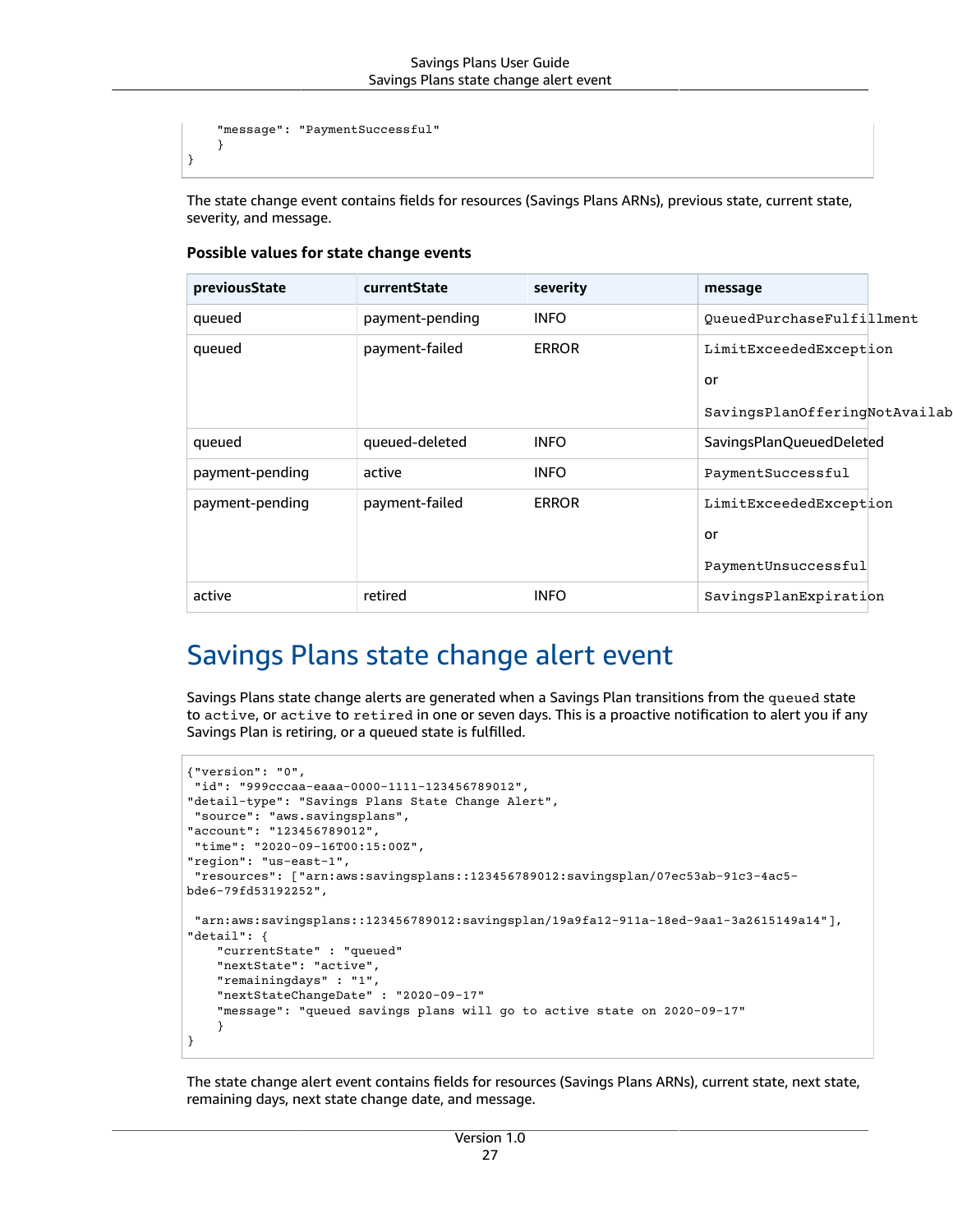#### **Possible values for state change alert events**

| currentState | nextState |   | remainir message                                                |
|--------------|-----------|---|-----------------------------------------------------------------|
| queued       | active    | 1 | Queued Savings Plans will go to active<br>state on YYYY-MM-DD.  |
| queued       | active    | 7 | Queued Savings Plans will go to active<br>state on YYYY-MM-DD.  |
| active       | retired   | 1 | Active Savings Plans will go to retired<br>state on YYYY-MM-DD. |
| active       | retired   | 7 | Active Savings Plans will go to retired<br>state on YYYY-MM-DD. |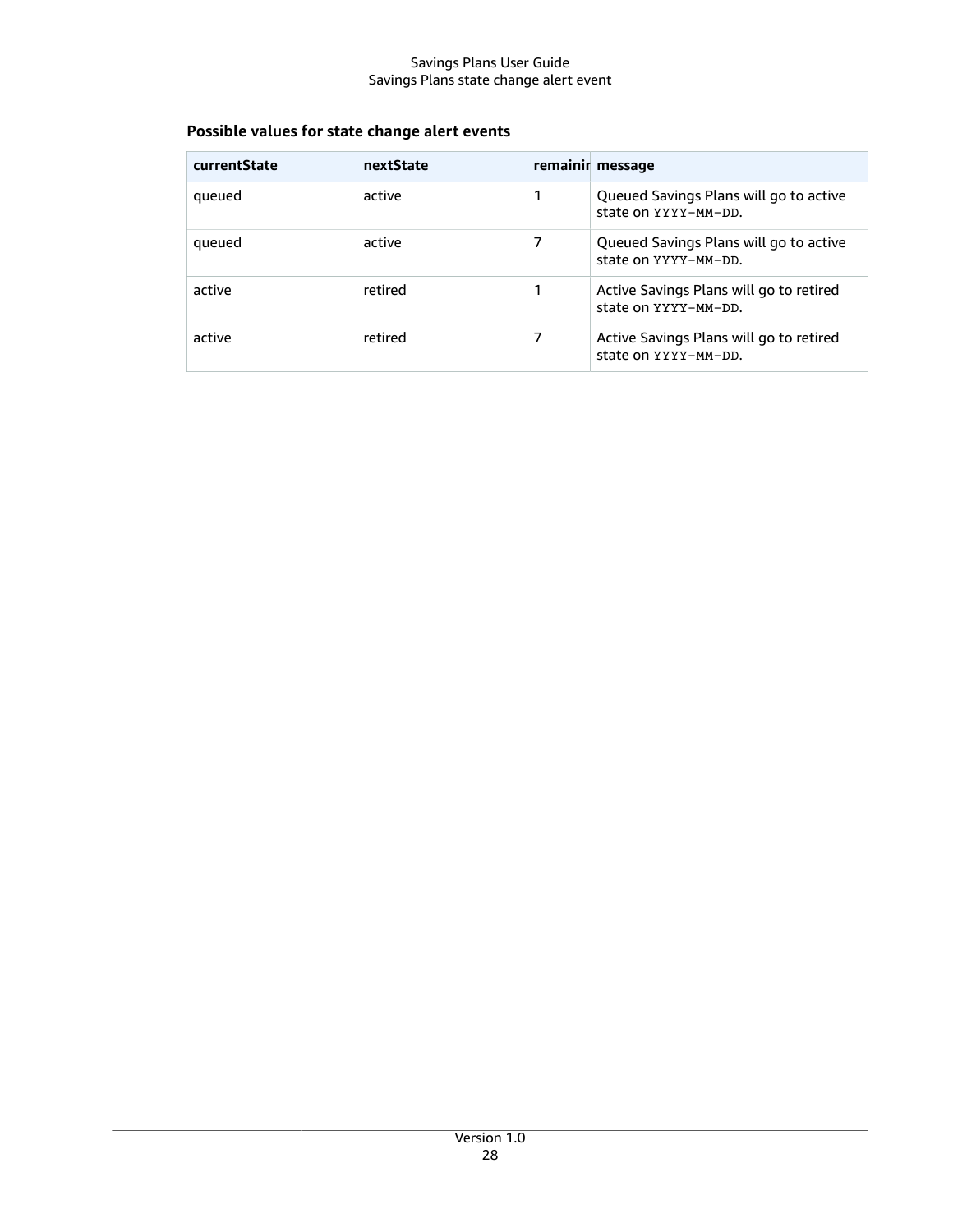# <span id="page-32-0"></span>Identity and Access Management for Savings Plans

AWS Identity and Access Management (IAM) is an AWS service that helps an administrator securely control access to AWS resources. IAM administrators control who can be authenticated (signed in) and authorized (have permissions) to use AWS resources. IAM enables you to create users and groups under your AWS account. You control the permissions that users have to perform tasks using AWS resources. You can use IAM for no additional charge.

By default, IAM users don't have permissions for Savings Plans resources and operations. To allow IAM users to manage Savings Plans resources, you must create an IAM policy that explicitly grants them permissions, and attach the policy to the IAM users or groups that require those permissions.

When you attach a policy to a user or group of users, it allows or denies the users permission to perform the specified tasks on the specified resources. For more information, see Policies and [Permissions](https://docs.aws.amazon.com/IAM/latest/UserGuide/access_policies.html) in the *IAM User Guide* guide.

## <span id="page-32-1"></span>Policy structure

An IAM policy is a JSON document that consists of one or more statements. Each statement is structured as follows.

```
{
   "Statement":[{
     "Effect":"effect",
     "Action":"action",
     "Resource":"arn",
     "Condition":{
        "condition":{
          "key":"value"
          }
        }
     }
   ]
}
```
There are various elements that make up a statement:

- **Effect:** The *effect* can be Allow or Deny. By default, IAM users don't have permission to use resources and API actions, so all requests are denied. An explicit allow overrides the default. An explicit deny overrides any allows.
- **Action**: The *action* is the specific API action for which you are granting or denying permission.
- **Resource**: The resource that's affected by the action. Some Amazon EC2 API actions allow you to include specific resources in your policy that can be created or modified by the action. To specify a resource in the statement, you need to use its Amazon Resource Name (ARN). For more information, see Actions [Defined](https://docs.aws.amazon.com/IAM/latest/UserGuide/list_awssavingsplans.html#awssavingsplans-actions-as-permissions) by Savings Plans.
- **Condition**: Conditions are optional. They can be used to control when your policy is in effect. For more information, see [Condition](https://docs.aws.amazon.com/IAM/latest/UserGuide/list_awssavingsplans.html#awssavingsplans-policy-keys) Keys for Savings Plans.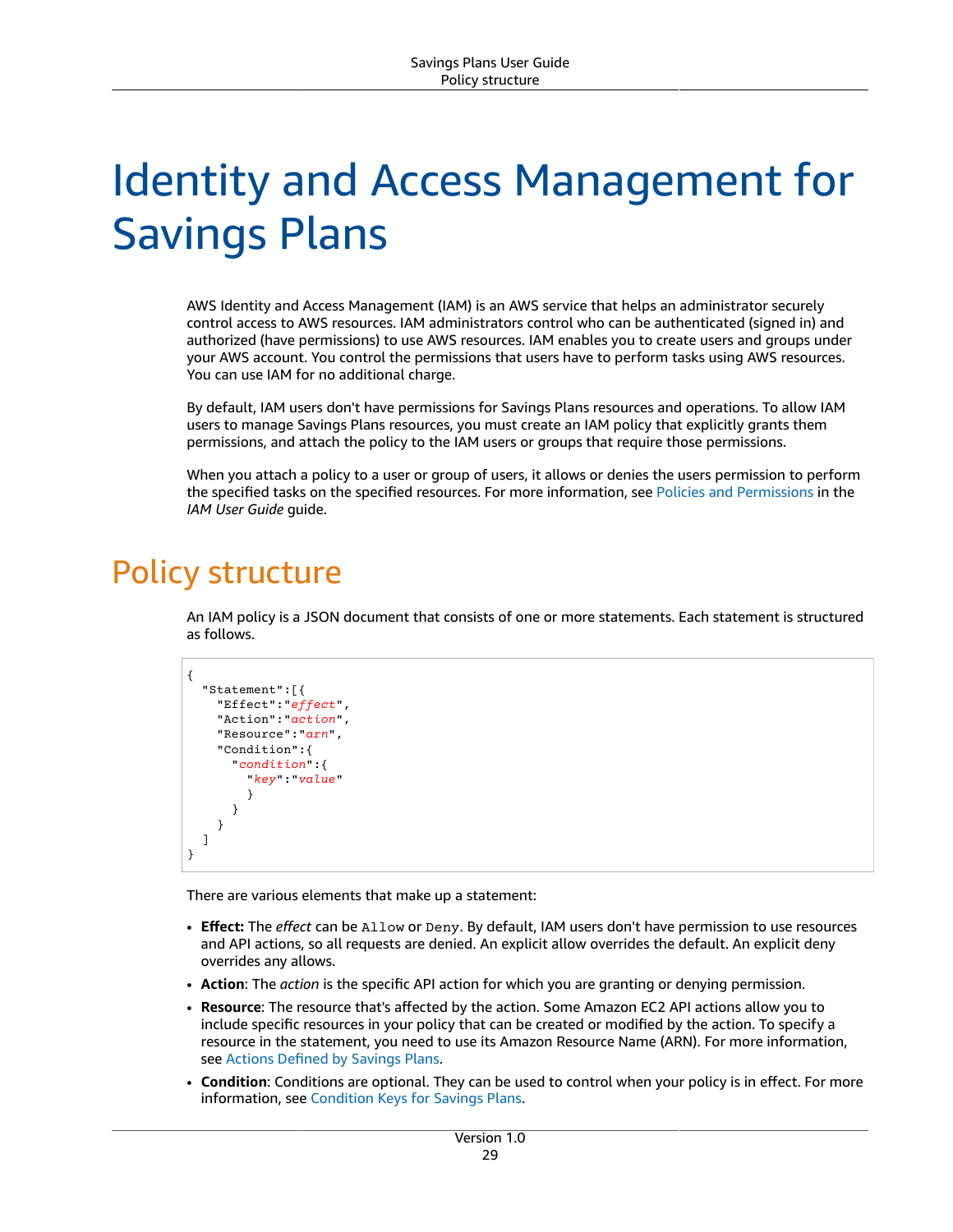# <span id="page-33-0"></span>AWS managed policies

The managed policies created by AWS grant the required permissions for common use cases. You can attach these policies to your IAM user, based on the access that they need. Each policy grants access to all or some of the API actions for Savings Plans.

The following are the AWS managed polices for Savings Plans:

- **AWSSavingsPlansFullAccess**–Grants full access to Savings Plans.
- **AWSSavingsPlansReadOnlyAccess**–Grants read-only access to Savings Plans.

## <span id="page-33-1"></span>Example policies

In an IAM policy statement, you can specify any API action from any service that supports IAM. For Savings Plans, use the following prefix with the name of the API action: savingsplans:. For example:

- savingsplans:CreateSavingsPlan
- savingsplans:DescribeSavingsPlans

To specify multiple actions in a single statement, separate them with commas as follows:

```
"Action": ["savingsplans:action1", "savingsplans:action2"]
```
You can also specify multiple actions using wildcards. For example, you can specify all Savings Plans API actions whose name begins with the word "Describe" as follows:

```
"Action": "savingsplans:Describe*"
```
To specify all Savings Plans API actions, use the \* wildcard as follows:

```
"Action": "savingsplans:*"
```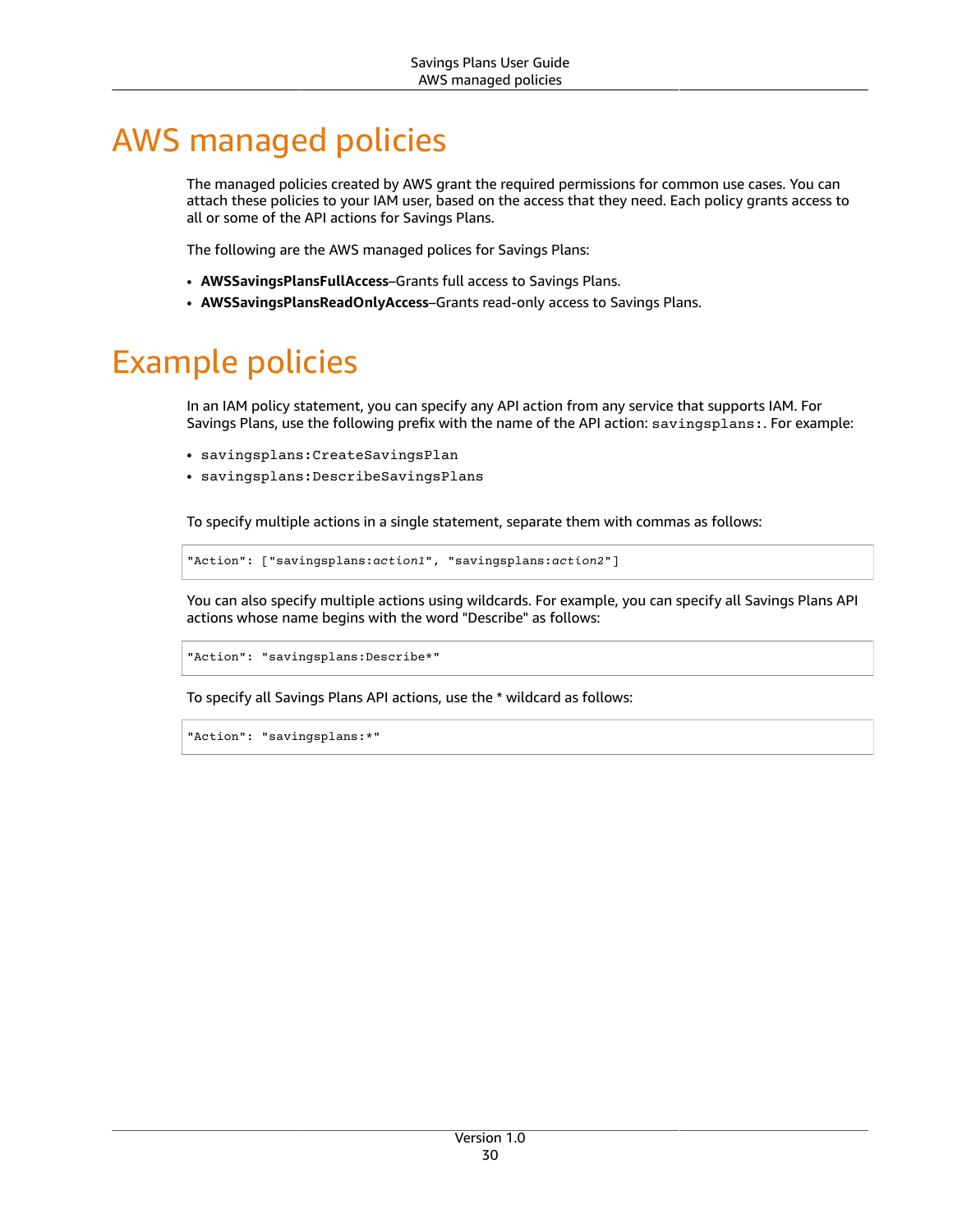# <span id="page-34-0"></span>Logging Savings Plans API Calls with AWS CloudTrail

AWS Savings Plans is integrated with AWS CloudTrail, a service that provides a record of actions taken by a user, role, or an AWS service in Savings Plans. CloudTrail captures all API calls for Savings Plans as events. The calls captured include calls from the AWS Management Console and code calls to the Savings Plans API operations. If you create a trail, you can enable continuous delivery of CloudTrail events to an Amazon S3 bucket, including events for Savings Plans. If you don't configure a trail, you can still view the most recent events in the CloudTrail console in **Event history**. Using the information collected by CloudTrail, you can determine the request that was made to Savings Plans, the IP address from which the request was made, who made the request, when it was made, and additional details.

To learn more about CloudTrail, see the AWS [CloudTrail](https://docs.aws.amazon.com/awscloudtrail/latest/userguide/) User Guide.

## <span id="page-34-1"></span>Savings Plans Information in CloudTrail

CloudTrail is enabled on your AWS account when you create the account. When activity occurs in Savings Plans, that activity is recorded in a CloudTrail event along with other AWS service events in **Event history**. You can view, search, and download recent events in your AWS account. For more information, see Viewing Events with [CloudTrail](https://docs.aws.amazon.com/awscloudtrail/latest/userguide/view-cloudtrail-events.html) Event History.

For an ongoing record of events in your AWS account, including events for Savings Plans, create a trail. A *trail* enables CloudTrail to deliver log files to an Amazon S3 bucket. By default, when you create a trail in the console, the trail applies to all AWS Regions. The trail logs events from all Regions in the AWS partition and delivers the log files to the Amazon S3 bucket that you specify. Additionally, you can configure other AWS services to further analyze and act upon the event data collected in CloudTrail logs. For more information, see the following:

- [Overview](https://docs.aws.amazon.com/awscloudtrail/latest/userguide/cloudtrail-create-and-update-a-trail.html) for Creating a Trail
- CloudTrail Supported Services and [Integrations](https://docs.aws.amazon.com/awscloudtrail/latest/userguide/cloudtrail-aws-service-specific-topics.html#cloudtrail-aws-service-specific-topics-integrations)
- Configuring Amazon SNS [Notifications](https://docs.aws.amazon.com/awscloudtrail/latest/userguide/getting_notifications_top_level.html) for CloudTrail
- Receiving [CloudTrail](https://docs.aws.amazon.com/awscloudtrail/latest/userguide/receive-cloudtrail-log-files-from-multiple-regions.html) Log Files from Multiple Regions and Receiving [CloudTrail](https://docs.aws.amazon.com/awscloudtrail/latest/userguide/cloudtrail-receive-logs-from-multiple-accounts.html) Log Files from Multiple **[Accounts](https://docs.aws.amazon.com/awscloudtrail/latest/userguide/cloudtrail-receive-logs-from-multiple-accounts.html)**

All Savings Plans actions are logged by CloudTrail and are documented in the AWS [Savings](https://docs.aws.amazon.com/savingsplans/latest/APIReference/) Plans API [Reference](https://docs.aws.amazon.com/savingsplans/latest/APIReference/). For example, calling the CreateSavingsPlan action generates an entry in the CloudTrail logs.

Every event or log entry contains information about who generated the request. The identity information helps you determine the following:

- Whether the request was made with root or AWS Identity and Access Management (IAM) user credentials.
- Whether the request was made with temporary security credentials for a role or federated user.
- Whether the request was made by another AWS service.

For more information, see the CloudTrail [userIdentity](https://docs.aws.amazon.com/awscloudtrail/latest/userguide/cloudtrail-event-reference-user-identity.html) Element.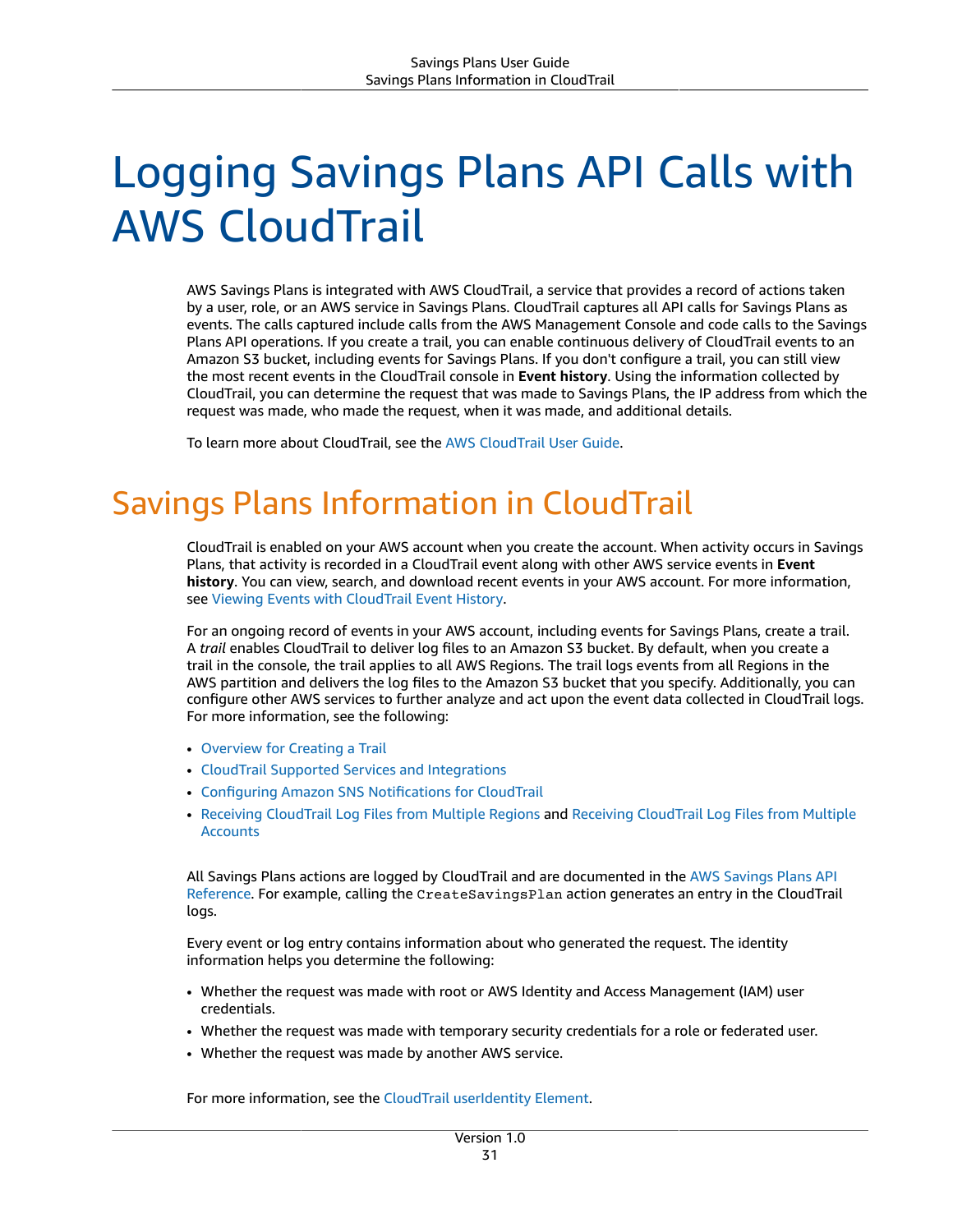# <span id="page-35-0"></span>Understanding Savings Plans Log File Entries

A trail is a configuration that enables delivery of events as log files to an Amazon S3 bucket that you specify. CloudTrail log files contain one or more log entries. An event represents a single request from any source and includes information about the requested action, the date and time of the action, request parameters, and so on. CloudTrail log files aren't an ordered stack trace of the public API calls, so they don't appear in any specific order.

The following is an example CloudTrail log entry for the CreateSavingsPlan action.

```
{
     "eventVersion": "1.05",
     "userIdentity": {
         "type": "AssumedRole",
         "principalId": "[principalId]/[userName]",
         "arn": "arn:aws:sts::[accountId]:assumed-role/[userName]/",
         "accountId": "[accountId]",
         "accessKeyId": "[accessKeyId]",
         "sessionContext": {
             "attributes": {
                 "mfaAuthenticated": "false",
                 "creationDate": "2019-10-01T00:00:00Z"
             },
             "sessionIssuer": {
                 "type": "Role",
                 "principalId": "[principalId]",
                 "arn": "arn:aws:iam::[accountId]:role/[userName]",
                 "accountId": "[accountId]",
                  "userName": "[userName]"
 }
         }
     },
     "eventTime": "2019-10-01T00:00:00Z",
     "eventSource": "savingsplans.amazonaws.com",
     "eventName": "CreateSavingsPlan",
     "awsRegion": "us-east-1",
     "sourceIPAddress": "127.0.0.1",
     "userAgent": "[userAgent]",
     "requestParameters": {
         "commitment": "2.50",
         "savingsPlanOfferingId": "[savingsPlanOfferingId]",
         "clientToken": "[clientToken]",
         "tags": {
             "tag-key": "tag-value"
         }
     },
     "responseElements": {
         "savingsPlanId": "[savingsPlanId]"
     },
     "requestID": "[requestId]",
     "eventID": "[eventId]",
     "readOnly": false,
     "eventType": "AwsApiCall",
     "recipientAccountId": "[accountId]"
}
```